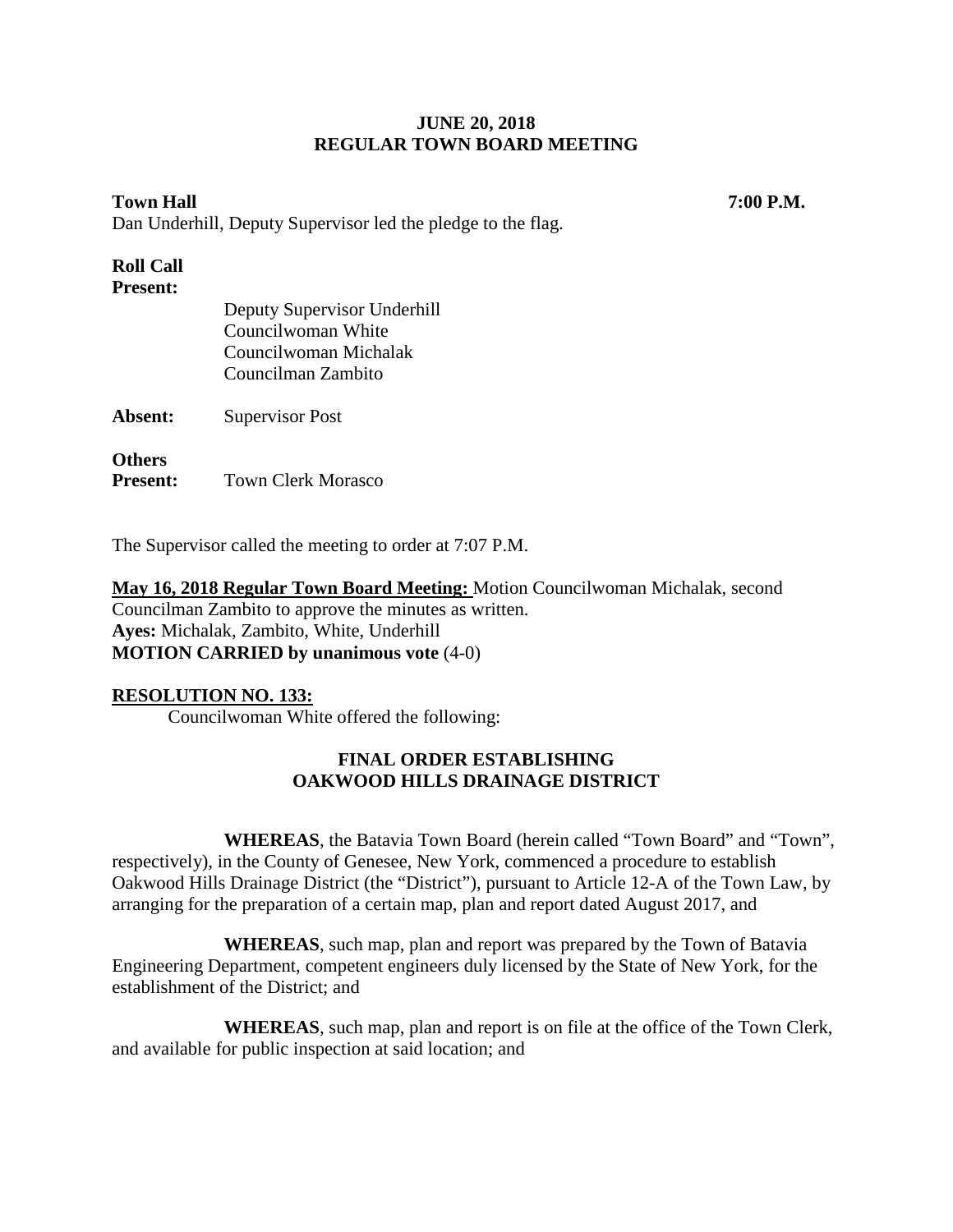**WHEREAS,** such map, plan and report shows all outlets and the terminus and course of each proposed main sewer or drain, together with the location and a general description of all sewage disposal plants, pumping stations and other public works, and is consistent with existing drainage plans maintained by the Town, and

**WHEREAS,** the project will provide post-construction maintenance of the storm water system and storm water treatment areas to the residences in the District; and

**WHEREAS**, the overall project will consist of the post- construction maintenance of the storm water system and storm water treatment areas includes the following:

- a. Cleaning gutters, catch basins and storm water pipes.
- b. Mowing and maintaining grass and vegetation within the storm water treatment areas.
- c. Removing sediment from storm water treatment areas when the infiltration rates no longer function as designed or the sediment level reaches the following elevations.
	- 1. SWMA #1 (detention Basin)

Bio retention- Pre- Treat Area Infiltration rate: 0 inches/ hour (6" max. wet pond depth) Bottom Elev: 868.5 Max. allowable sediment elev: 868.5 (no sediment) Primary Treatment Area

Infiltration rate: 0 inches/ hour Bottom Elev: 865.0 Max. allowable sediment elev: 865.0 (no sediment)

- 2. SWMA #2 (infiltration basin) Infiltration rate: 5 inches/ hour bottom elev. : 880.0 Max. water surface elev: 881.12 Max. allowable sediment elev: 880.6 (50% of capacity)
- 3. SWMA #3 (infiltration basin) Infiltration rate: 5 inches/ hour bottom elev. : 877.0 Max. water surface elev: 882.16 Max. allowable sediment elev: 879.6 (50% of capacity)
- 4. SWMA #4 (infiltration basin) Infiltration rate: 12 inches/ hour bottom elev. : 889.0 Max. water surface elev: 889.5 Max. allowable sediment elev: 889.25 (50% of capacity)
- 5. SWMA #5 (infiltration basin) Infiltration rate: 5.7inches/ hour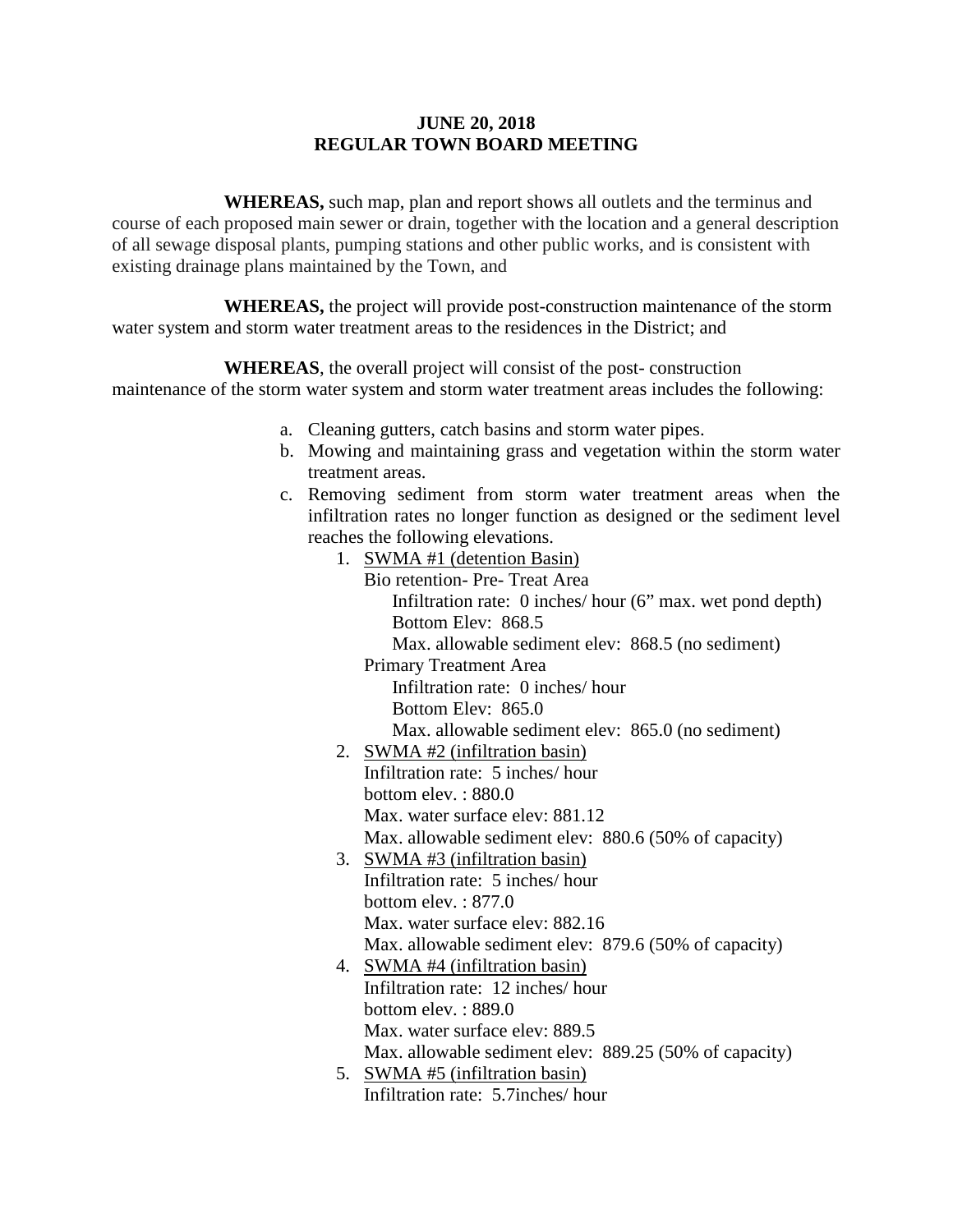bottom elev. : 883.0 Max. water surface elev: 885.2 Max. allowable sediment elev: 884.1 (50% of capacity) 6. SWMA #6 (infiltration trench) Infiltration rate: 9 inches/ hour bottom elev. : 880.0 Max. water surface elev: 881.12 Max. allowable sediment elev: 880.6 (50% of capacity) 7. SWMA #7 (infiltration basin) Infiltration rate: 10 inches/ hour bottom elev. : 872.0 Max. water surface elev: 875.2 Max. allowable sediment elev: 873.6 (50% of capacity)

**WHEREAS,** primary responsibility for maintenance of District improvements will be borne by a third-party homeowner's association, and the District will incur cost only to the extent the homeowner's association fails to maintain the improvements, which is estimated to be \$25,000 per year; and

**WHEREAS**, pursuant to the Order duly adopted on March 21, 2018, the Town Board determined to proceed with the establishment of the proposed District and adopted an Order reciting a description of the boundaries of the District, the improvements proposed, the maximum amount proposed to be expended for the post-construction maintenance of the storm water system and storm water treatment areas in connection with the establishment of the District, the proposed method of financing to be employed, the fact that a map, plan and report describing the same is on file in the Town Clerk's office and is available for public inspection and specifying April 18, 2018, at 7:15 o'clock p.m. (Prevailing Time) as the time when, and the Batavia Town Hall, located at 3833 West Main Street Road, in the Town, as the place where the Town Board would meet to consider the proposed establishment of the District and to hear all persons interested in the subject thereof concerning the same, and for such other action on the part of the Town Board in relation thereto, as may be required by law; and

**WHEREAS**, following publication and posting of certified copies of said Order pursuant to Article 12-A of the Town Law and after a public hearing duly held by the Town Board at the time and place herein referred to, the Town Board, by resolution duly adopted April 18, 2018, determined that the notice of public hearing was published and posted as required by law and was otherwise sufficient, that all the property and property owners included within the proposed District were benefited thereby, that all the property and property owners benefited were included within the limits of the proposed District, that it was in the public interest to establish the District and approved the establishment of the District and the post-construction maintenance of storm water system and storm water treatment areas in connection with the District as hereinabove described at an estimated maximum annual cost of \$25,000; that no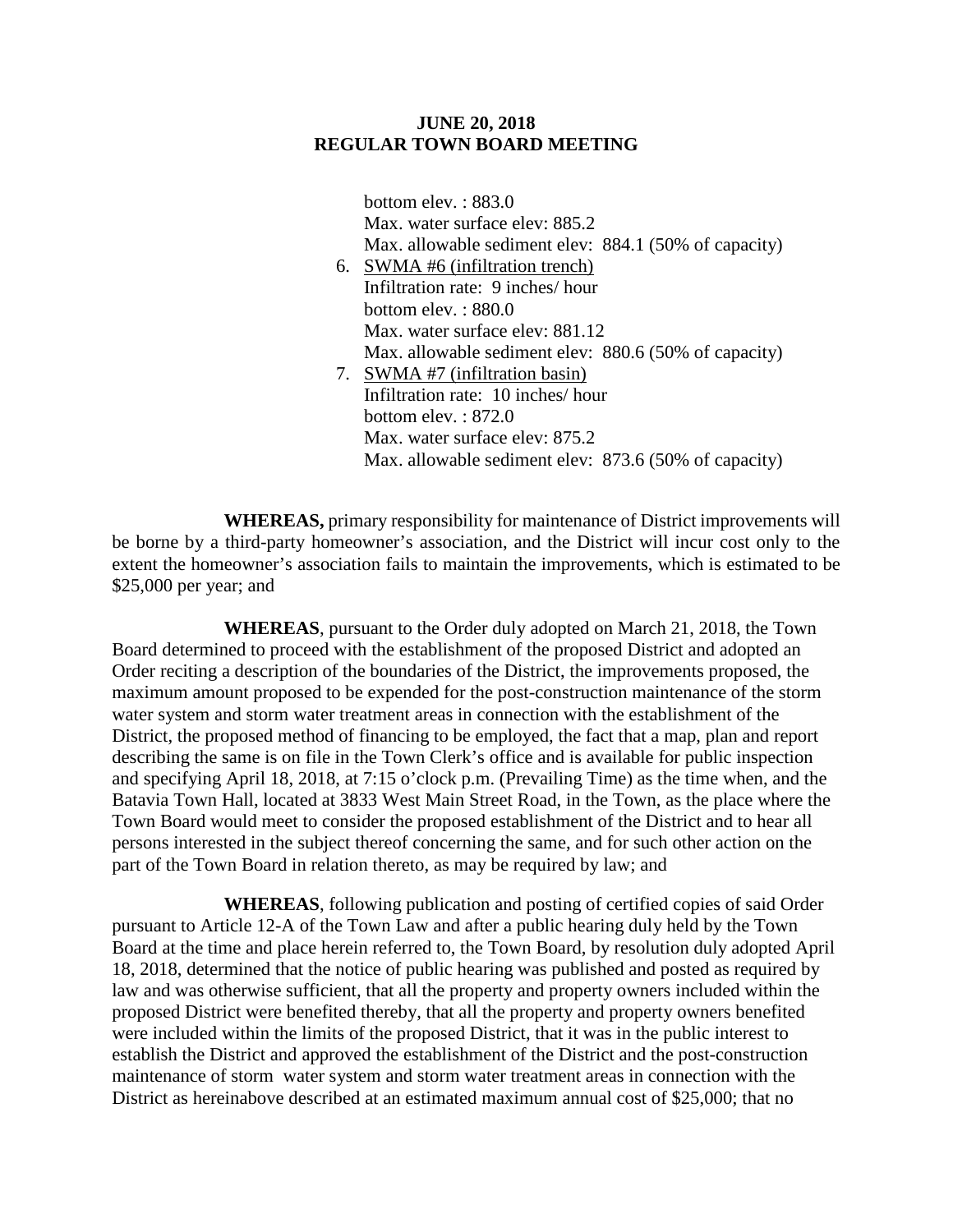financing is required to support the District; and unless paid from other sources or charges, the costs for the establishment of the District will be by the assessment, levy and collection of special assessments from the several lots and parcels of land within the District, which the Town Board shall determine to be especially benefited by said District, so much upon and from each as shall be in just proportion to the amount of benefit which the District shall confer upon the same; and

**WHEREAS**, permission of the State Comptroller was not required with respect to the establishment of the District,

# **NOW, THEREFORE, be it**

**ORDERED**, that the establishment of the District is hereby approved, to be known as Oakwood Hills Drainage District, situate wholly outside of any incorporated village or city, and is bounded and described as follows:

All that tract or parcel of land situated in the Town of Batavia, County of Genesee, State of New York, being described as follows:

Beginning at a point which is the southwesterly corner of Tax Parcel number 13.02-1-91; thence,

- 1. Easterly, along the northerly line of Tax Parcel number 13.-1-107.22, a distance of 3,181 feet, more or less, to the southeasterly corner of Tax Parcel number 13.02-1-96; thence,
- 2. Northerly, along the easterly line of Tax Parcel number 13.02-1-96, a distance of 450 feet, more or less, to the northwesterly corner of Tax Parcel number 13.-1-4.2; thence,
- 3. Easterly, along the northerly line of Tax Parcel number 13.-1-4.2 and across Seven Spring Road (49.5 feet wide right-of-way), a distance of 233 feet, more or less, to the intersection of the easterly extension of the northerly line of Tax Parcel number 13.-1-4.2 and the centerline of Seven Springs Road; thence,
- 4. Northerly, along the centerline of Seven Spring Road, a distance of 343 feet, more or less, to the intersection of the centerline of Seven Springs Road and the easterly extension of the southerly line of Tax Parcel number 13.02-1-28; thence,
- 5. Westerly, across Seven Springs Road (49.5 feet wide right-of-way) and along the southerly line of Tax Parcel number 13.02-1-28, a distance of 225 feet, more or less, to the southwesterly corner of Tax Parcel number 13.02-1-28; thence,
- 6. Northerly, along the westerly line of Tax Parcel number 13.02-1-28, a distance of 152 feet, more or less, to the northwesterly corner of Tax Parcel number 13.02-1-28; thence,
- 7. Westerly, along the southerly line of Tax Parcel number 13.-1-4.121, a distance of 72 feet, more or less, to the southwesterly corner of Tax Parcel number 13.-1-4.121; thence,
- 8. Northerly, along the westerly line of Tax Parcel numbers 13.-1-4.121 and 13.-1-4.111, a distance of 350 feet, more or less, to the northwesterly corner of Tax Parcel number 13.- 1-4.111; thence,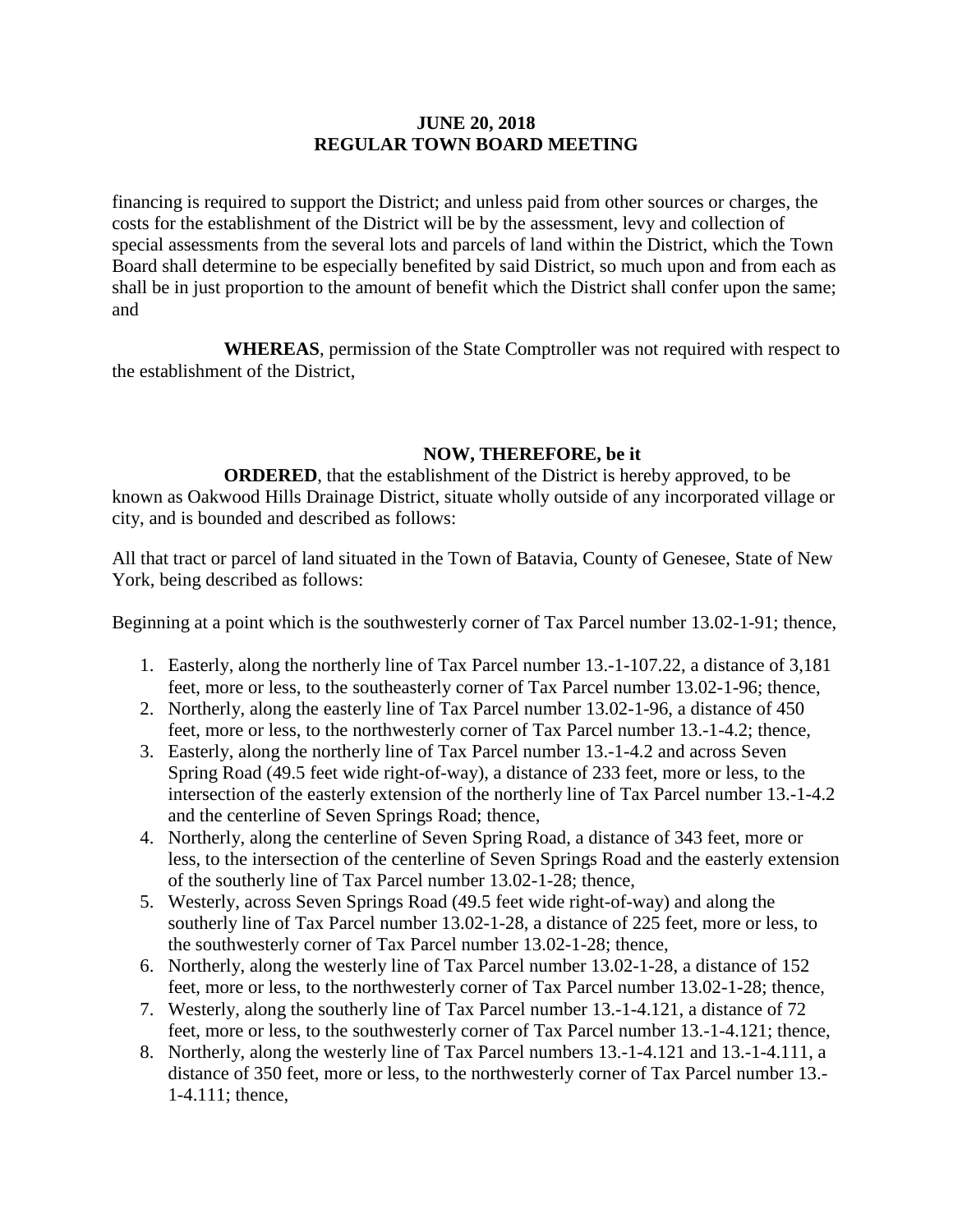- 9. Easterly, along a the northerly line of Tax Parcel number 13.-1-4.111, a distance of 56 feet, more or less, to the southwesterly corner of Tax Parcel number 13.-1-151; thence,
- 10. Northerly, along the westerly line of Tax Parcel numbers 13.-1-151, 13.-1-150, and 13.-1- 149.1, a distance of 555 feet, more or less, the northwesterly corner of Tax Parcel number 13.-1-149.1; thence,
- 11. Easterly, along the northerly line of Tax Parcel number 13.-1-149.1 and across Seven Springs Road (49.5 feet wide right-of-way), a distance of 223 feet, more or less, to the intersection of the easterly extension of the northerly line of Tax Parcel number 13.-1- 149.1 and the centerline of Seven Springs Road; thence,
- 12. Northerly, along the centerline of Seven Spring Road, a distance of 100 feet, more or less, to the intersection of the centerline of Seven Springs Road and the easterly extension of the southerly line of Tax Parcel number 13.-1-9; thence,
- 13. Westerly, across Seven Springs Road (49.5 feet wide right-of-way) and along the southerly line of Tax Parcel number 13.-1-9, a distance of 219 feet, more or less, to the southwesterly corner of Tax Parcel number 13.-1-9; thence,
- 14. Northerly, along the easterly line of Tax Parcel number 13.02-1-27, a distance of 151 feet, more or less, to the northeasterly corner of Tax Parcel number 13.02-1-27; thence,
- 15. Westerly, along the northerly line of Tax Parcel numbers 13.02-1-27, 13.02-1-26, and 13.02-1-92, a distance of 942 feet, more or less, to the southwesterly corner of Tax Parcel number 13.-1-8.121; thence,
- 16. Northerly, along an westerly line of Tax Parcel number 13.-1-8.121, a distance of 893 feet, more or less, to the northerly corner of the Tax Parcel number 13.02-1-92; thence,
- 17. Southwesterly, along the easterly line of Tax Parcel number 13.-1-108, a distance of 3,260 feet, more or less, to the point of beginning.

All as shown on a map prepared by the Town of Batavia entitled, "Oakwood Hills Storm Sewer District Map – Oakwood Hills Subdivision," dated 3/2018. The Town of Batavia, Oakwood Hills Storm Sewer District, as described above, contains approximately 105.4 acres of land.

# **and be it further:**

**ORDERED,** that the District hereinabove referred to shall be operated as set forth in the Order Calling the Public Hearing dated March 21, 2018, and the resolution adopted April 18, 2018, at an estimated maximum annual cost of \$25,000 per year, which costs, together with the costs of the establishment of the District, shall be paid by the assessment, levy and collection of the special assessments from the several lots and parcels of land within the District, which the Town Board shall determine to be especially benefited by the District, so much upon and from each as shall be in just proportion to the amount of benefit which the District shall confer upon the same; and be it further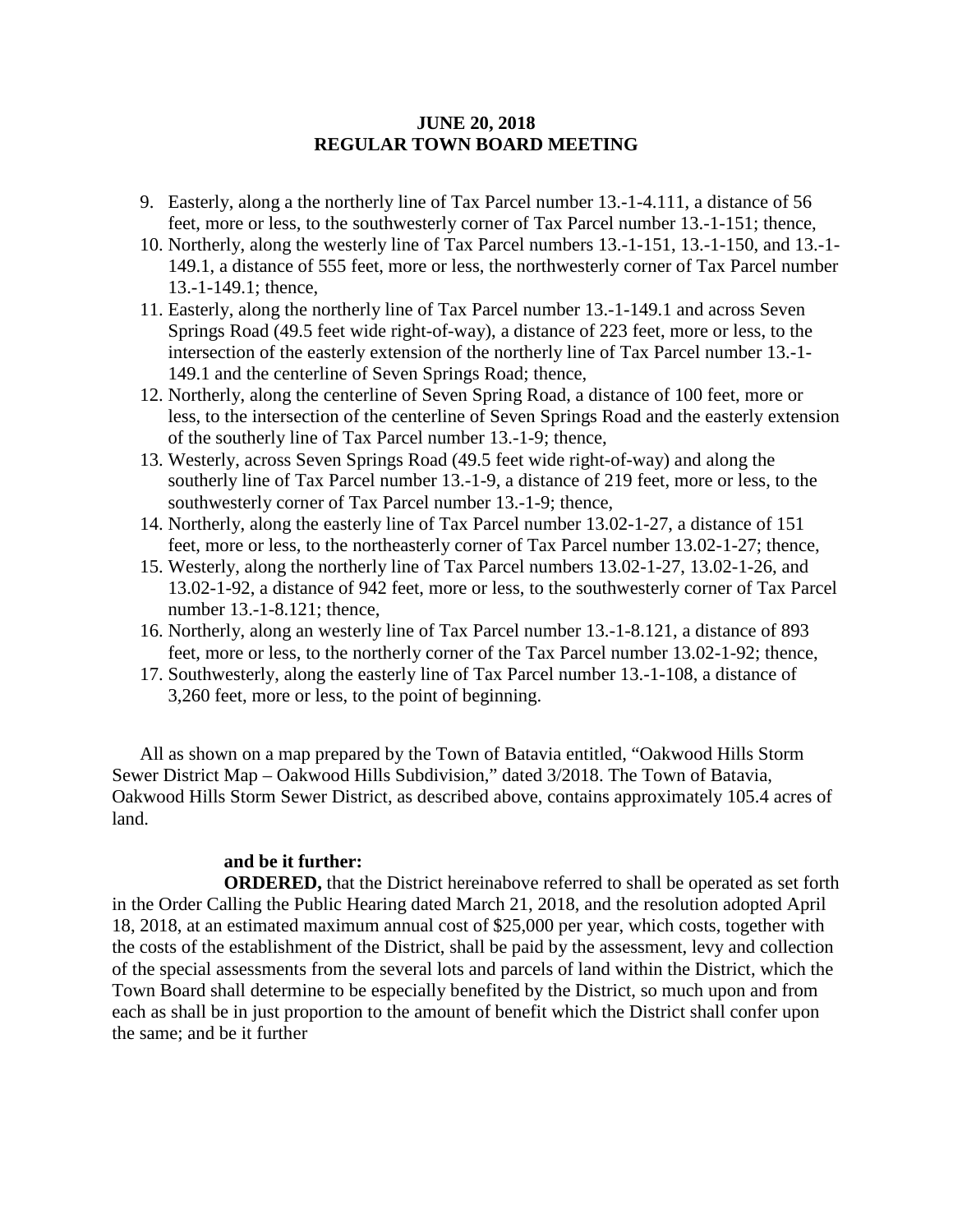**ORDERED**, that within ten (10) days after adoption of this Order, the Town Clerk shall record with the Clerk of the County of Genesee and file with the Department of Audit and Control in Albany, New York copies of this Order, certified by the Town Clerk

# **Dated:June 20, 2018 TOWN BOARD OF THE TOWN OF BATAVIA**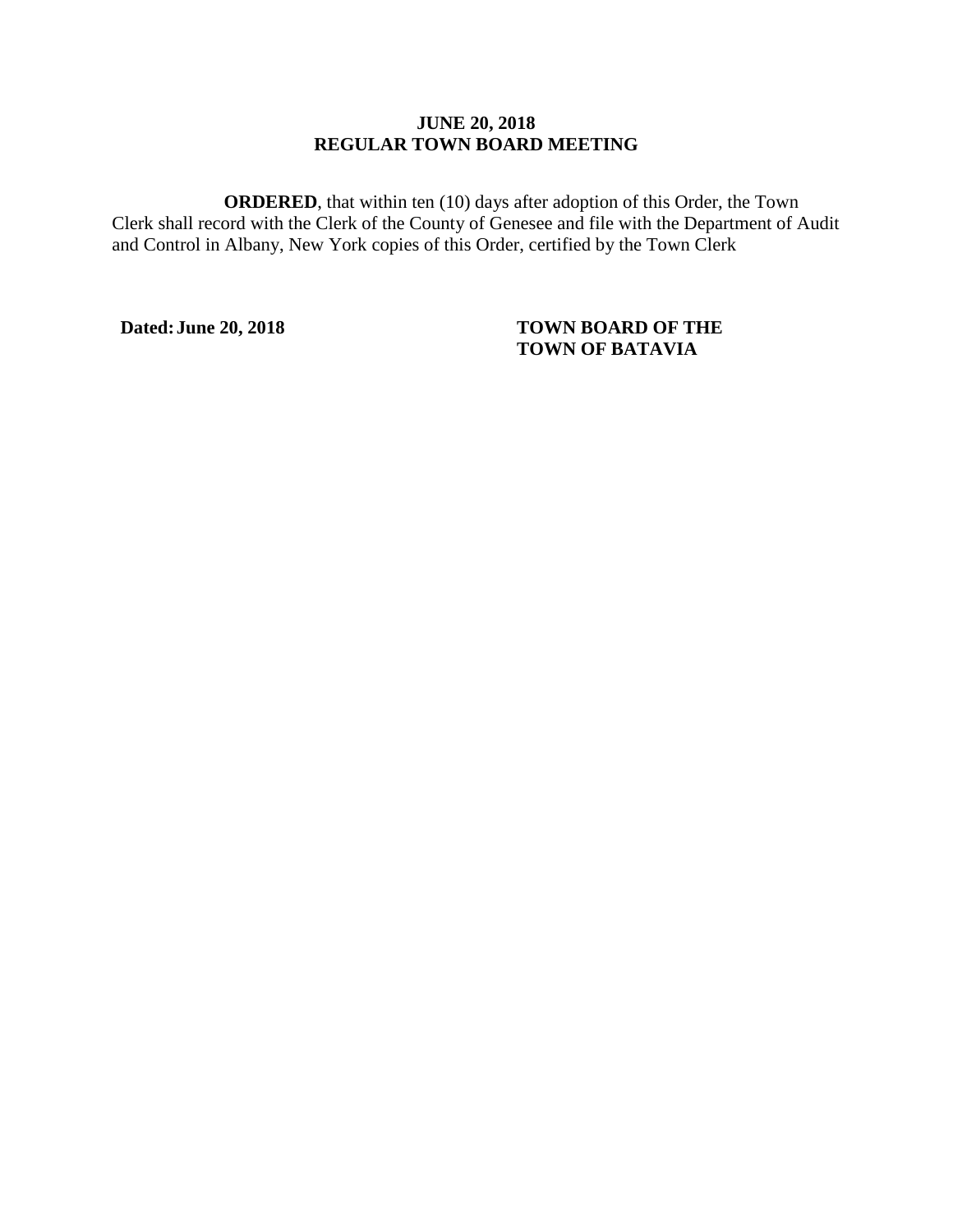**Second by**: Councilwoman Michalak **Ayes:** White, Michalak, Zambito, Underhill **APPROVED by unanimous vote** (4-0)

## **RESOLUTION NO. 134:**

Deputy Supervisor Underhill offered the following:

#### **TRAINING WORKSHOP**

**RESOLVED,** the Batavia Town Board hereby authorizes the following personnel to attend training workshops:

Rhonda Saulsbury and Vickie Klein-Western New York Chapter of the International Association of Assessing Officers Examining RPTL 420-a Non-Profit Exemptions June 22, 2018 at the Quality Inn in Batavia at a cost of \$75.00 each.

Teressa Morasco- Basic Office Safety Training July 17, 2018 at the Genesee County DSS, 5130 East Main Street Road. There is not cost for this training.

**Second by:** Councilman Zambito **Ayes:** Underhill, Zambito, White, Michalak **APPROVED by unanimous vote** (4-0)

#### **RESOLUTION NO. 135:**

Councilwoman Michalak offered the following:

# **AUTHORIZATION TO EXECUTE THE NEW YORK STATE ENERGY RESEARCH AND DEVELOPMENT AUTHORITY CLEAN ENERGY COMMUNITIES (CEC) PROGRAM GRANT AGREEMENT AGREEMENT #120375 WATER & ENERGY CONSERVATION ADVANCED METERING PROJECT**

"RESOLVED, the Batavia Town Board hereby authorizes the Supervisor to execute the Clean Energy Communities (CEC) Program Grant Agreement between the Town of Batavia and the New York Energy Research and Development Authority (NYSERDA), a copy of which shall be annexed hereto and made part of the Town Board Minutes. This agreement is in regards to the \$100,000.00 grant received for the "Water & Energy Conservation Advanced Metering Project"

**Second by:** Councilman Zambito **Ayes:** Michalak, Zambito, White, Underhill **APPROVED by unanimous vote** (4-0)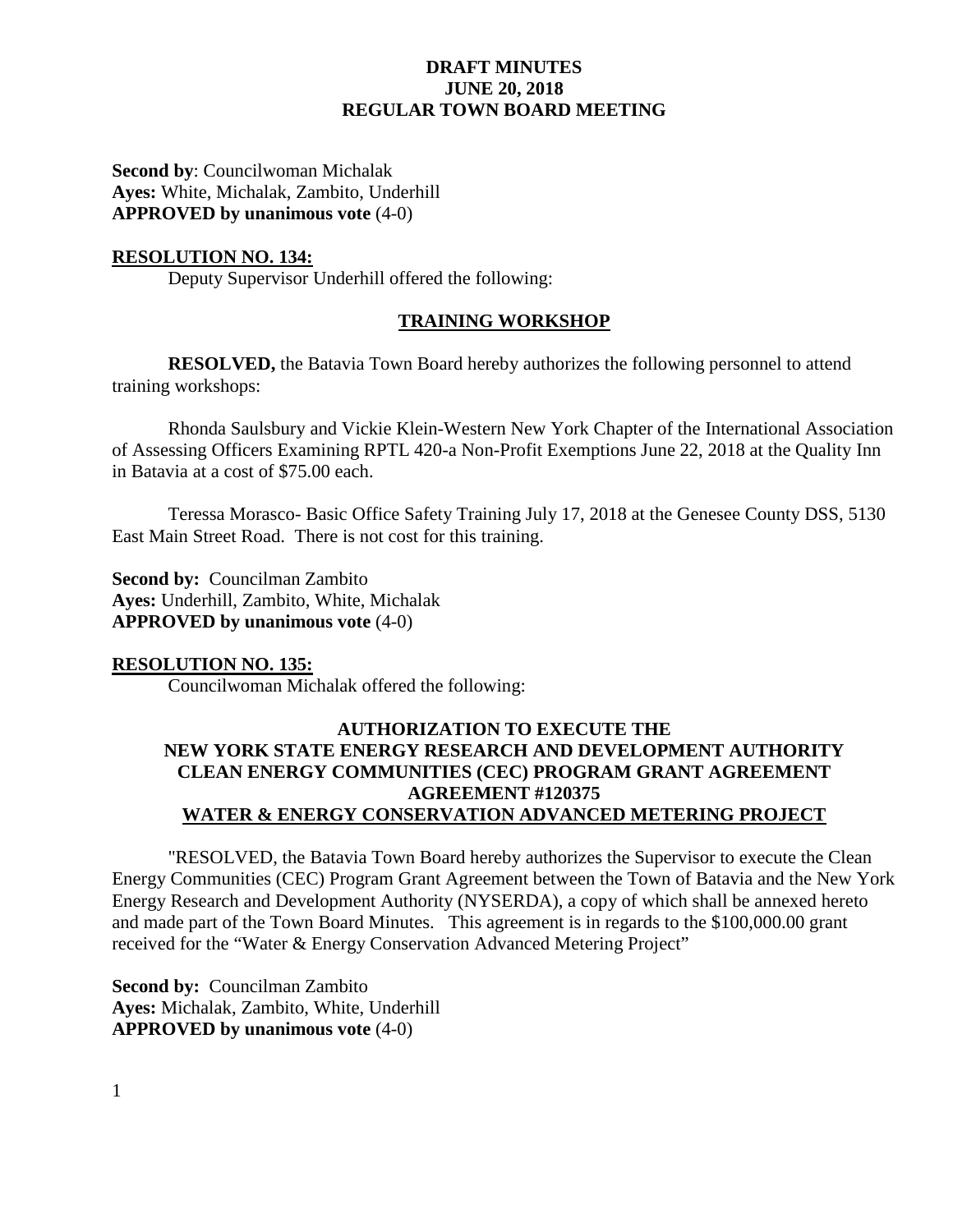#### **RESOLUTION NO. 136:**

Councilman Zambito offered the following:

#### **DEDICATION OF CALL PARKWAY WATERMAIN**

**WHEREAS,** the developer for the Mercy Flight project on Call Parkway has installed a new water main which is necessary for water service to the new building; and

**WHEREAS,** the contractor has constructed the water main as shown on the drawings labeled Manning Squires- Mercy Flight dated May, 2017 and generally described as follows:

450 LF of 8" PVC water main beginning at NYS Route 98 and extending east within the road right of way on Call Parkway.

Total approximate value of water improvements \$ 35,000

**WHEREAS**, the above noted improvements were constructed under the supervision of the Town of Batavia, and in accordance with the rules, regulations and laws regarding such construction; and

**WHEREAS,** Mercy Flight has requested the Town of Batavia to accept dedication of said water main; and

**WHEREAS,** the Town Engineer recommends that the Town Board accepts the water main; and

#### **NOW, THEREFORE, BE IT**

**RESOLVED,** the Town of Batavia accepts dedication of 450 LF of 8" PVC water main beginning at NYS Route 98 and extending easterly along Call Parkway.

**Second by: Councilwoman Michalak Ayes:** Zambito, Michalak, White, Underhill **APPROVED by unanimous vote** (4-0)

**RESOLUTION NO. 137:** Councilwoman White offered the following:

#### **RESOLUTION TO APPROVE DRAINAGE EASEMENTS**

#### **FOR THE STRINGHAM DRIVE CULVERT REPLACEMENT**

**WHEREAS**, the Town of Batavia Highway Department needs to replace a culvert under Stringham Drive, and

**WHEREAS**, the Town of Batavia Highway Department needs four easements in order to install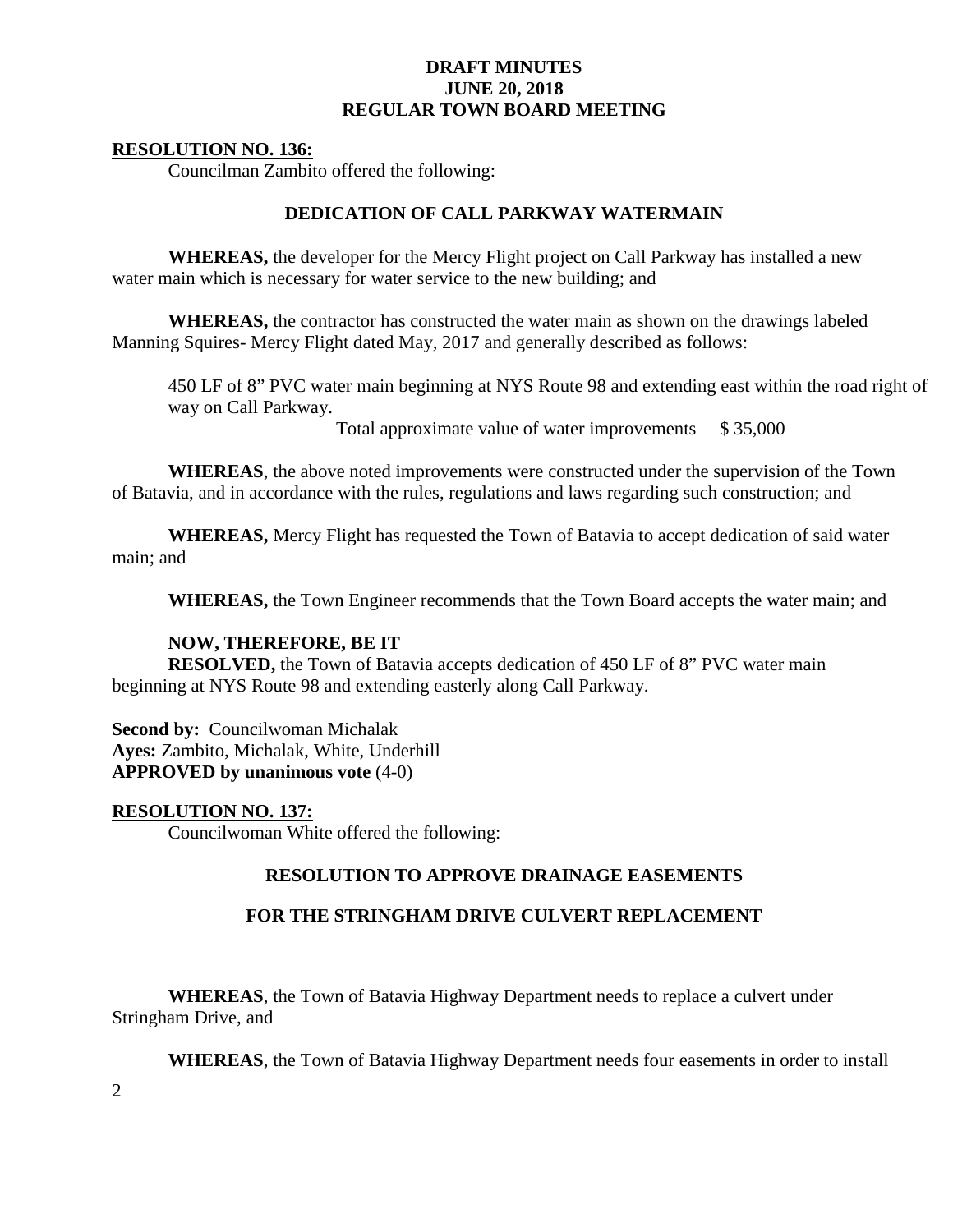the new culvert under the road and provide a drainage ditch, and

**WHEREAS**, the Town of Batavia needs these easements in order to hereinafter operate and maintain the new culvert pipe and ditches, and

**WHEREAS**, the required owners of real property have or will sign the Drainage Easements granted to the Town of Batavia.

**NOW, THEREFORE, BE IT RESOLVED** by the Town Board of the Town of Batavia, New York, that certain Drainage Easements granted by the owners of real property, as hereinafter set forth, running to the Town of Batavia are hereby approved and accepted with regard to the parcels of lands set forth in the Easements, copies of which are annexed hereto and made a part of the minutes, and the Supervisor is hereby authorized to execute on behalf of the Town of Batavia any documents necessary to record the following Easements:

- 1. From Country Meadows NY LLC, regarding Tax Map No. 9-1-33.11
- 2. From Eric V. Biscaro, regarding Tax Map No. 9-1-197
- 3. From Roger and Mary Lou Bickle, regarding Tax Map No. 9-1-158
- 4. From Grace P. Cook, regarding Tax Map No. 9-1-156
- 5.

**Second by: Deputy Supervisor Underhill Ayes:** White, Underhill, Michalak, Zambito **APPROVED by unanimous vote** (4-0)

# **RESOLUTION NO. 138:**

Deputy Supervisor Underhill offered the following:

# **AUTHORIZATION TO DEVELOP VACANT BUILDING REGISTRY**

"**RESOLVED**, the Batavia Town Board hereby authorizes the Building Inspector/Code Enforcement Officer and the Attorney for the Town to Develop a Vacant Building Local Law to address issues in the Town.

**Second by:** Councilwoman White **Ayes:** Underhill, White, Michalak, Zambito **APPROVED by unanimous vote** (4-0)

# **RESOLUTION NO. 139:**

Councilwoman Michalak offered the following:

# **AUTHORIZATION TO CONDUCT A DOG ENUMERATION**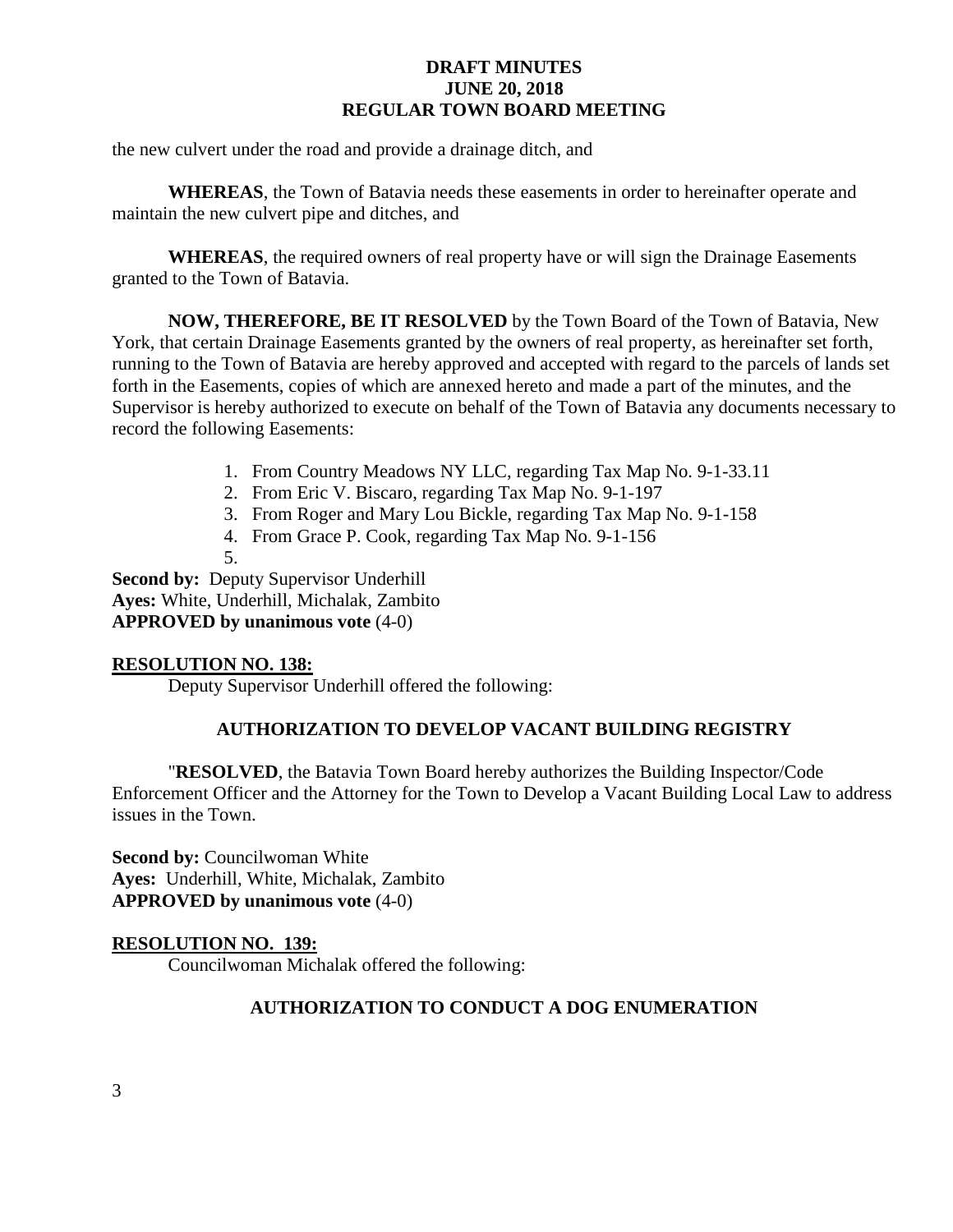**"RESOLVED**, the Batavia Town Board hereby authorizes the Town Clerk's Office to conduct a Dog Enumeration.

**Second by: Councilwoman White Ayes:** Michalak**,** White, Zambito, Underhill **APPROVED by unanimous vote** (4-0)

#### **RESOLUTION NO. 140:**

Councilman Zambito offered the following:

# **AUTHORIZATION TO ENTER INTO LICENSE AGREEMENT WITH NIAGARA MOHAWK POWER CORPORATION FOR ELLICOTT TRAIL PROJECT**

**WHEREAS**, the Town of Batavia is seeking to enter into a License Agreement with Niagara Mohawk Power Corporation for the purpose of constructing the Ellicott Trail Project, and

**WHEREAS,** the License Agreement will allow the construction and future maintenance of the Ellicott Trail on lands owned by Niagara Mohawk Power Corporation, and

**WHEREAS,** the Attorney for the Town and the Assistant Town Engineer have reviewed the License Agreement and recommend the Town Board approve said agreement.

#### **NOW, THEREFORE, BE IT**

**RESOLVED,** the Batavia Town Board hereby approves the License Agreement to allow the construction and future maintenance of the Ellicott Trail project on lands owned by Niagara Mohawk Power Corporation, a copy of which is annexed hereto and made a part of the minutes, and be it further

**RESOLVED,** that the Town Supervisor is hereby authorized and directed to sign all documents necessary to secure the License Agreement for the Ellicott Trail Project.

**Second by: Councilwoman Michalak Ayes:** Zambito, Michalak, White, Underhill **APPROVED by unanimous vote** (4-0)

#### **RESOLUTION NO. 141:**

Councilwoman White offered the following:

# **MAINTENANCE AGREEMENT KIP 860 MULTI-FUNCTION WIDE FORMAT COLOR COPIER/ PRINTER/SCANNER**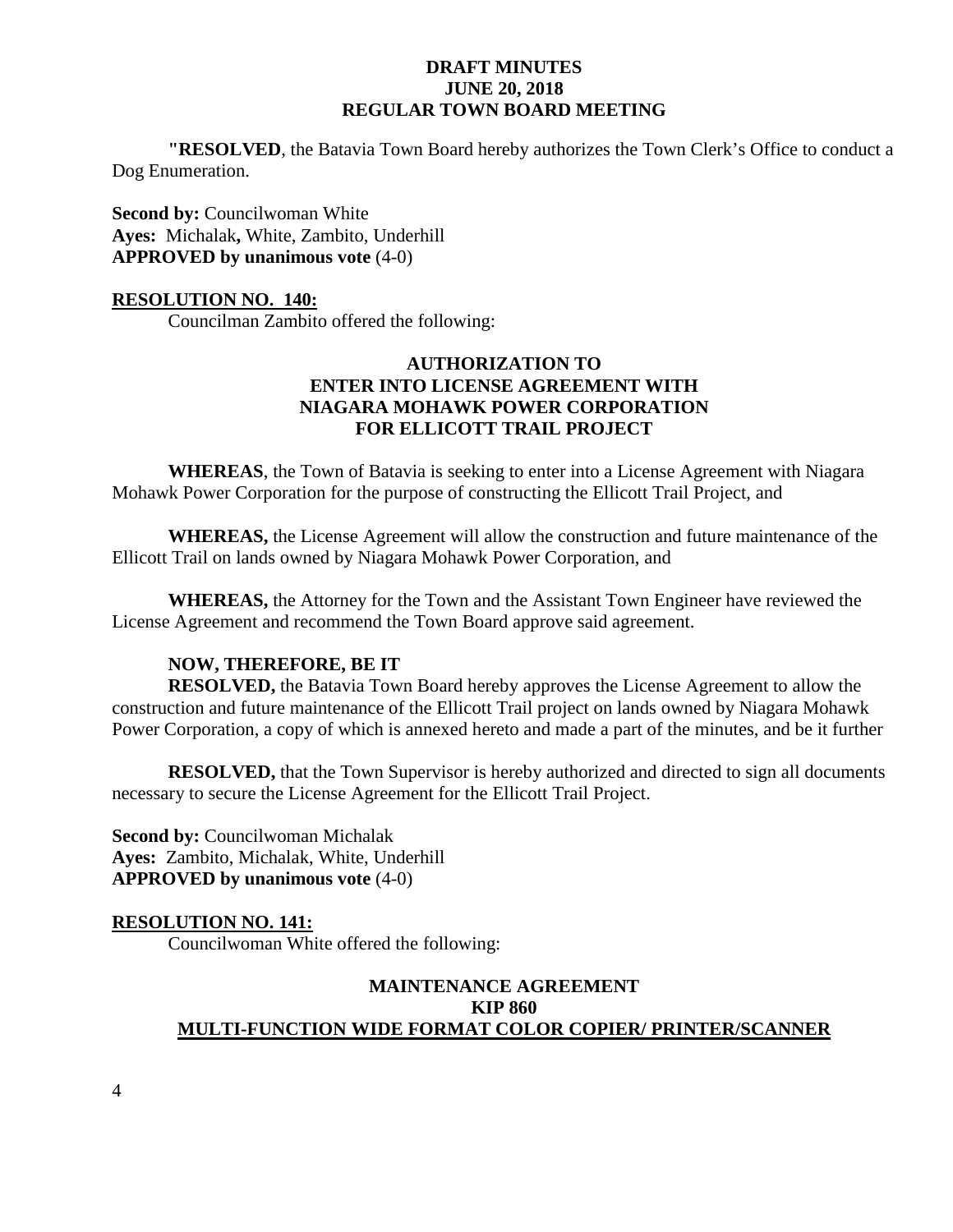**RESOLVED,** the Batavia Town Board hereby authorizes an annual maintenance agreement for the KIP 860 Multi-Function Color Copier, Printer, and Scanner at a minimum cost of \$375.00/quarter plus \$.01700 for black copies per square foot and \$.02900 for color copies per square foot between the Toshiba Business Solutions and the Town of Batavia, a copy of which is annexed hereto and made part of the Town Board Minutes ; and be it

**FURTHER RESOLVED,** said agreement is effective for thirty-six months and the expense will be appropriated from line item A1680.401.

**Second by**: Deputy Supervisor Underhill **Ayes:** White, Underhill, Michalak, Zambito **APPROVED by unanimous vote** (4-0)

#### **RESOLUTION NO. 142:**

Deputy Supervisor Underhill offered the following:

# **SURPLUS EQUIPMENT**

**WHEREAS,** the Town of Batavia has determined that the KIP 3100 Wide Format Printer/Scanner is no longer needed for Town use and it should be sold at auction and deleted from inventory.

# **NOW THEREFORE BE IT,**

**RESOLVED,** the Batavia Town Board hereby authorizes the Highway Superintendent to surplus the KIP 3100 Wide Format Printer/Scanner and sell it on the online auction.

**Second by:** Councilwoman Michalak **Ayes:** Underhill, Michalak, Zambito, White **APPROVED by unanimous vote** (4-0)

#### **RESOLUTION NO. 143:**

Councilwoman Michalak offered the following:

# **APPOINTMENT TO PLANNING BOARD-ALTERNATE MEMBER**

**WHEREAS,** Town of Batavia Law allows for two alternate members on the Planning Board;

and

**WHEREAS,** the Town solicited for applicants to fill the position and received three applications.

#### **NOW, THEREFORE, BE IT**

**RESOLVED,** the Batavia Town Board hereby appoints Steven Tanner to the Town of Batavia

5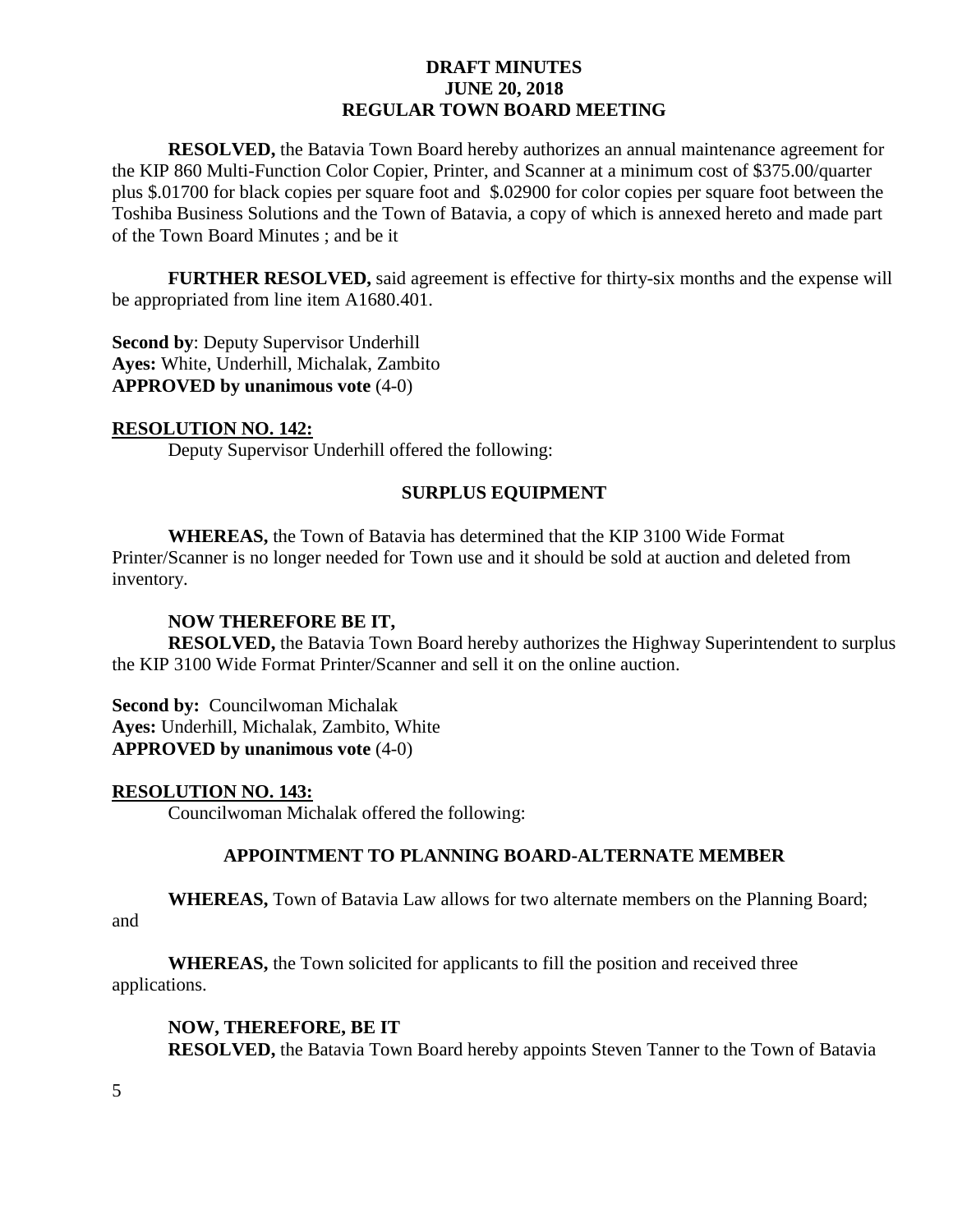Planning Board as an alternate member, effective immediately and expiring December 31, 2019, and be it further

**RESOLVED,** as per the Town of Batavia policy, Mr. Tanner is subject to a physical, background and driver's license check and drug and alcohol testing; and be it

**FURTHER RESOLVED,** the expense will be expended from line item A8020.102; and be it

**FURTHER RESOLVED,** said member appointed is subject to completing the required training within each calendar year; and be it further

**FURTHER RESOLVED,** if the training is incomplete, the Town Board will consider the position vacant and re-advertise to fill the vacancy.

**Second by:** Councilman Zambito **Ayes:** Michalak, Zambito, White, Underhill **APPROVED by unanimous vote** (4-0)

#### **RESOLUTION NO. 144:**

Councilman Zambito offered the following:

#### **APPOINTMENT TO ZONING BOARD APPEALS-ALTERNATE MEMBER**

**WHEREAS,** Town of Batavia Law allows for two alternate members on the Zoning Board of Appeals; and

**WHEREAS,** the Town solicited for applicants to fill the position and received two applications.

#### **NOW, THEREFORE, BE IT**

**RESOLVED,** the Batavia Town Board hereby appoints Jennifer Zambito to the Town of Batavia Zoning Board Appeals as an alternate member, effective immediately and expiring December 31, 2019, and be it further

**RESOLVED,** as per the Town of Batavia policy, Ms. Zambito is subject to a physical, background and driver's license check and drug and alcohol testing; and be it

**FURTHER RESOLVED,** the expense will be expended from line item A8010.102; and be it

**FURTHER RESOLVED,** said member appointed is subject to completing the required training within each calendar year; and be it further

**FURTHER RESOLVED,** if the training is incomplete, the Town Board will consider the position vacant and re-advertise to fill the vacancy.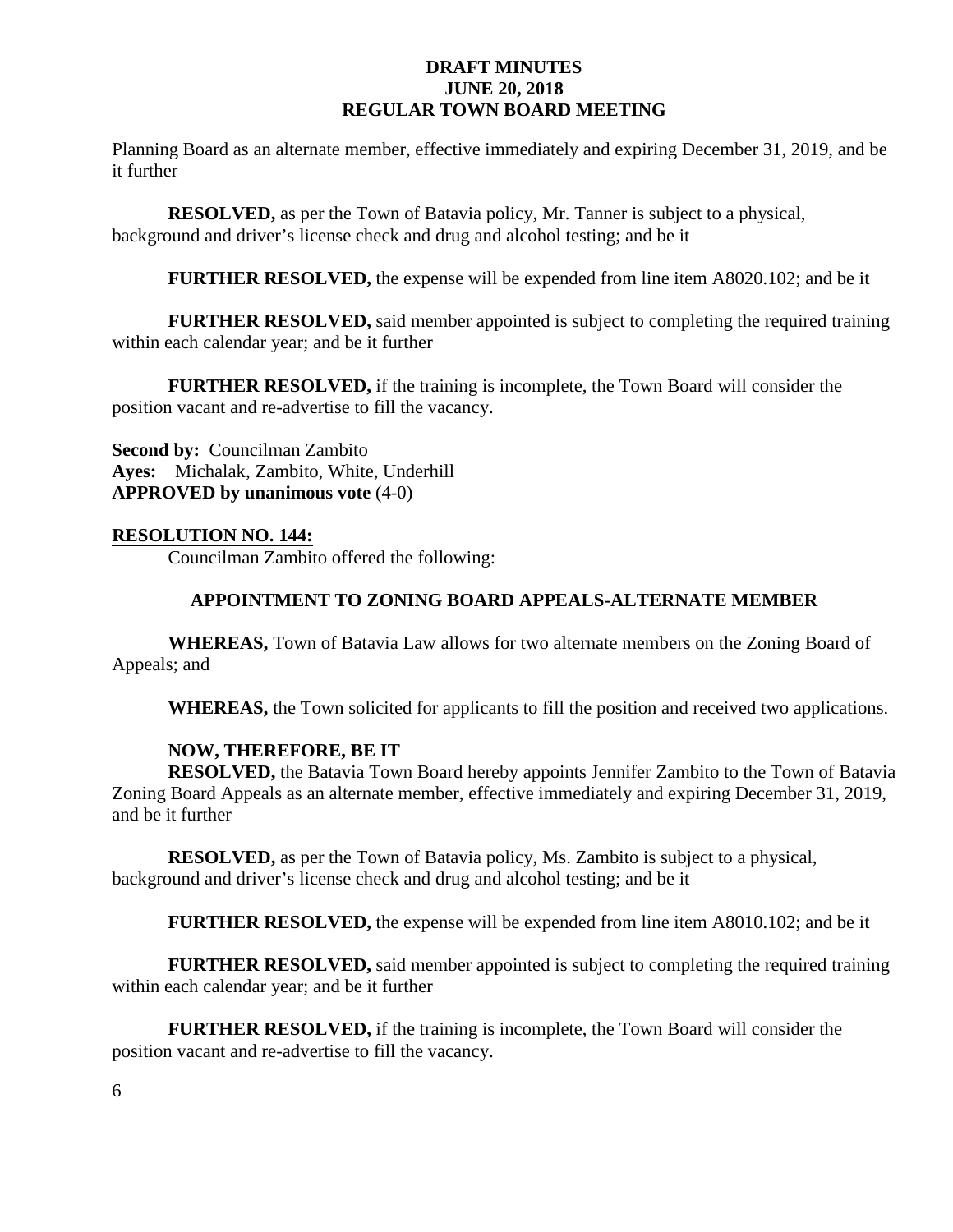**Second by: Councilwoman White Ayes:** Michalak, White, Underhill **Abstain**: Zambito **APPROVED (3-ayes, 1-abstain vote)**

#### **RESOLUTION NO. 145:**

Councilwoman White offered the following:

# **APPOINTMENT TO ZONING BOARD APPEALS-ALTERNATE MEMBER TO FILL UNEXPIRED TERM**

**WHEREAS,** Donna Morrill, 8640 Seven Springs Road, Batavia, New York, term on the Zoning Board of Appeals as an alternate member expires on December 31, 2018; and

**WHEREAS,** Ms. Morrill was appointed in February 2018 to the Zoning Board of Appeals as a regular member, therefore creating a vacancy; and

**WHEREAS,** the Town solicited for applicants and received two applications.

#### **NOW, THEREFORE, BE IT**

**RESOLVED,** the Batavia Town Board hereby appoints Keith Boeheim to the Town of Batavia Zoning Board Appeals as an alternate member, effective immediately and expiring December 31, 2018, and be it further

**RESOLVED,** as per the Town of Batavia policy, Mr. Boeheim is subject to a physical, background and driver's license check and drug and alcohol testing; and be it

**FURTHER RESOLVED,** the expense will be expended from line item A A8010.102; and be it

**FURTHER RESOLVED,** said member appointed is subject to completing the required training within each calendar year; and be it further

**FURTHER RESOLVED,** if the training is incomplete, the Town Board will consider the position vacant and re-advertise to fill the vacancy.

**Second by**: Councilwoman Michalak **Ayes:** White, Michalak, Zambito, Underhill **APPROVED by unanimous vote** (4-0)

#### **RESOLUTION NO. 146:**

Deputy Supervisor Underhill offered the following:

## **RESOLUTION TO INTRODUCE PROPOSED LOCAL LAW No. 4 of 2018**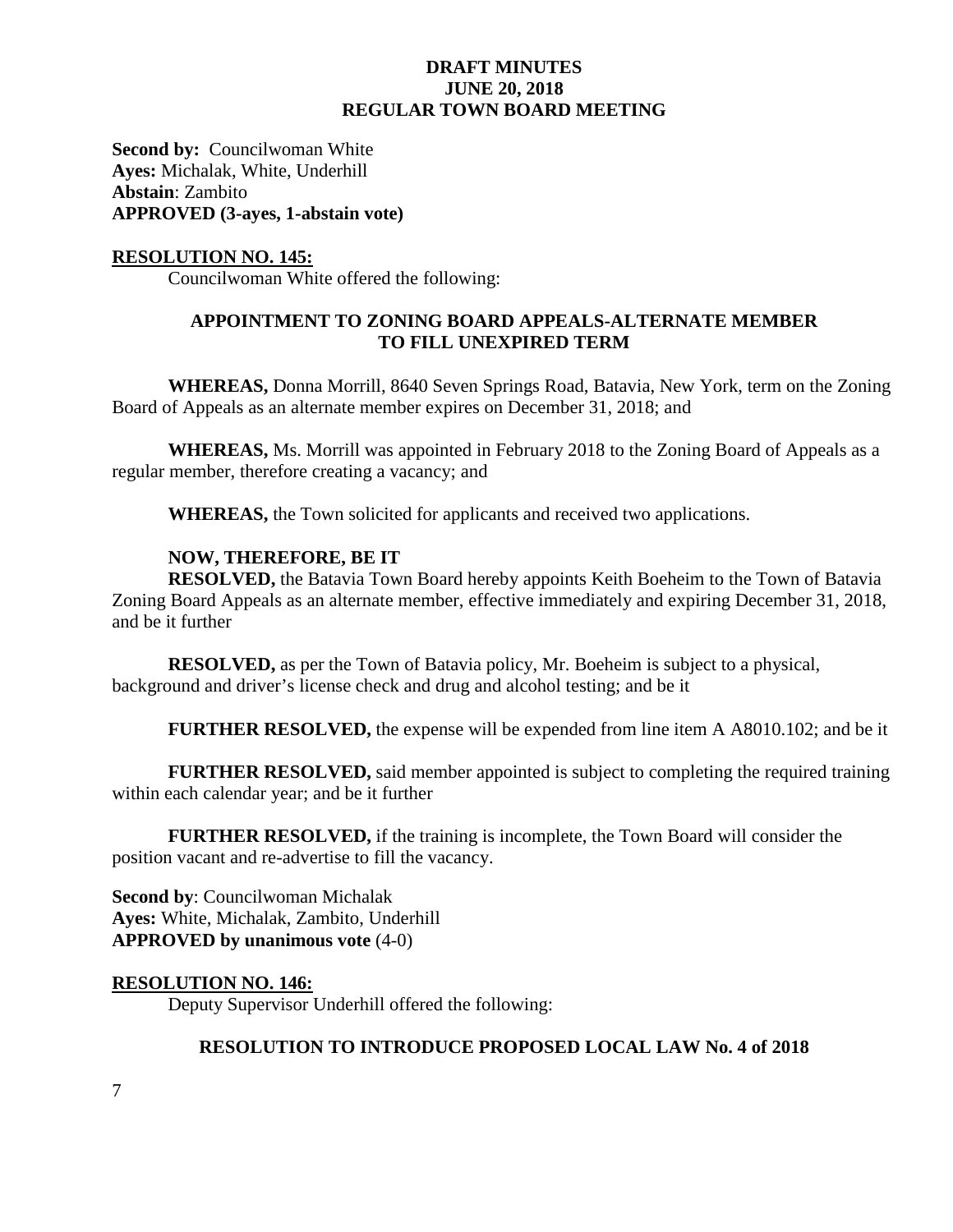# **AND TO SCHEDULE A PUBLIC HEARING**

**WHEREAS**, the Town Board of the Town of Batavia, New York desires to consider adopting legislation to amend the "Zoning Map of the Town of Batavia, New York.", which was established in Section 235-7 of the Code of the Town of Batavia, adopted on August 15, 2001 by Local Law No. 4 of 2001, as amended through September 20, 2017.

**NOW, THEREFORE, BE IT RESOLVED** by the Town Board of the Town of Batavia, New York that proposed Local Law No. 4 of 2018 entitled "A Local Law to Amend the Zoning Map of the Town of Batavia, New York", which proposed Local Law is now in its final form as appears by a copy thereof hereto attached, be and the same hereby is introduced for adoption; and

**BE IT FURTHER RESOLVED** that said proposed Local Law be laid upon the desks of the members of this Town Board on this date and remain there and a copy thereof be kept on file in the office of the Town Clerk until July 18, 2018, and that a public hearing be held on the 18<sup>th</sup> day of July, 2018, at 7:00 p.m. at the Batavia Town Hall, 3833 West Main Street Road, Batavia, New York, on the advisability of enacting said proposed Local Law; and

**BE IT FURTHER RESOLVED** that a copy of said proposed Local Law be mailed to each member of the Town Board not in attendance at this meeting in a postpaid, properly addressed and securely closed envelope in a post box within the Town of Batavia, New York not less than (10) ten calendar days, exclusive of Sunday, prior to the date of said public hearing; and

**BE IT FURTHER RESOLVED** that the Town Clerk shall cause notice of said public hearing to be published once in The Daily News at least ten (10) days prior to the date of said public hearing, pursuant to New York State Law Section 264 (1), which notice shall contain the time and place of said hearing, the title and purpose thereof, as well as a statement that a copy of said proposed Local Law is on file in the Town Clerk's Office; and

**BE IT FURTHER RESOLVED** that this matter shall be referred to the Genesee County Planning Board and the Town of Batavia Planning Board for consideration; and

**BE IT FURTHER RESOLVED** that at least ten (10) days prior to the public hearing, written notice of any proposed regulations, restrictions or boundaries of districts within the Town and amendments thereto be served personally or given by mail by the Town to each person or persons required to be notified pursuant to New York State Town Law Section 264 (2).

**Second by:** Councilman Zambito **Ayes:** Underhill, Zambito, White, Michalak **APPROVED by unanimous vote** (4-0)

# **RESOLUTION NO. 147:**

Councilwoman Michalak offered the following: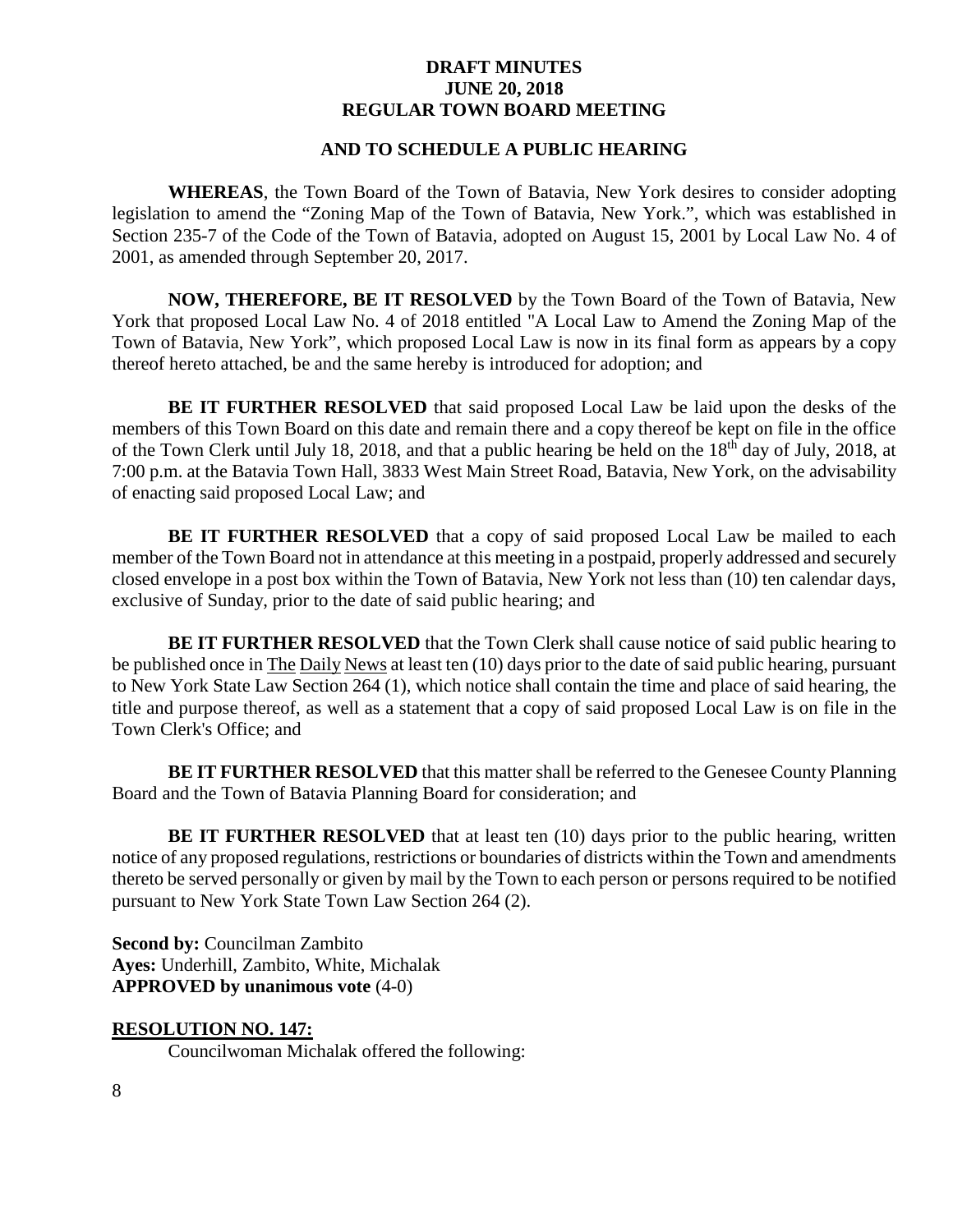#### **TOWN OF BATAVIA SEQR - LEAD AGENCY RESOLUTION**

**WHEREAS,** the Town Board has introduced Local Law No. 4 of 2018, which proposes to make changes to the Zoning Map of the Town of Batavia to change the classification of the following parcels of land from Industrial to commercial: The entirety of: Tax Map No. 8.-1-42 and Part of: Tax Map No. 4.-1-26.111

**WHEREAS**, the Town Board is the only agency that will be either approving, funding or directly undertaking an action.

**NOW, THEREFORE, BE IT RESOLVED** by the Town Board of the Town of Batavia, New York, that it shall be declared the Lead Agency with regard to an environmental review pursuant to the State Environmental Quality Review Act, and it shall prepare a Long Environmental Assessment Form for this Type I action, and

**BE IT FURTHER RESOLVED** that the Town Board shall take all other steps necessary to complete the environmental review assessment.

**Second by:** Councilman Zambito **Ayes:** Michalak, Zambito, White, Underhill **APPROVED by unanimous vote** (4-0)

# **RESOLUTION NO. 148:**

Councilman Zambito offered the following:

# **TOWN OF BATAVIA BATAVIA BETHANY TOWNLINE ROAD WATER DISTRICT**

# **LATERAL RESTRICTIONS RESOLUTION**

**WHEREAS**, the Town Board of the Town of Batavia has created the Batavia Bethany Townline Road Water District pursuant to Town Law for the express purpose of providing public water supply to residents along Batavia Bethany Townline Road between Shepard and Bethany Center Roads; and

**WHEREAS**, part of the land area within the Batavia Bethany Townline Road Water District is also within Genesee County Agricultural District No. 1; and

**WHEREAS**, the Town Board intends to file a Notice of Intent to Undertake an Action Within an Agricultural District to evaluate the impact of providing a source of public water supply within this area on lands within Agricultural District No. 1; and

**WHEREAS**, the New York State Department of Agriculture and Markets ("Department") asks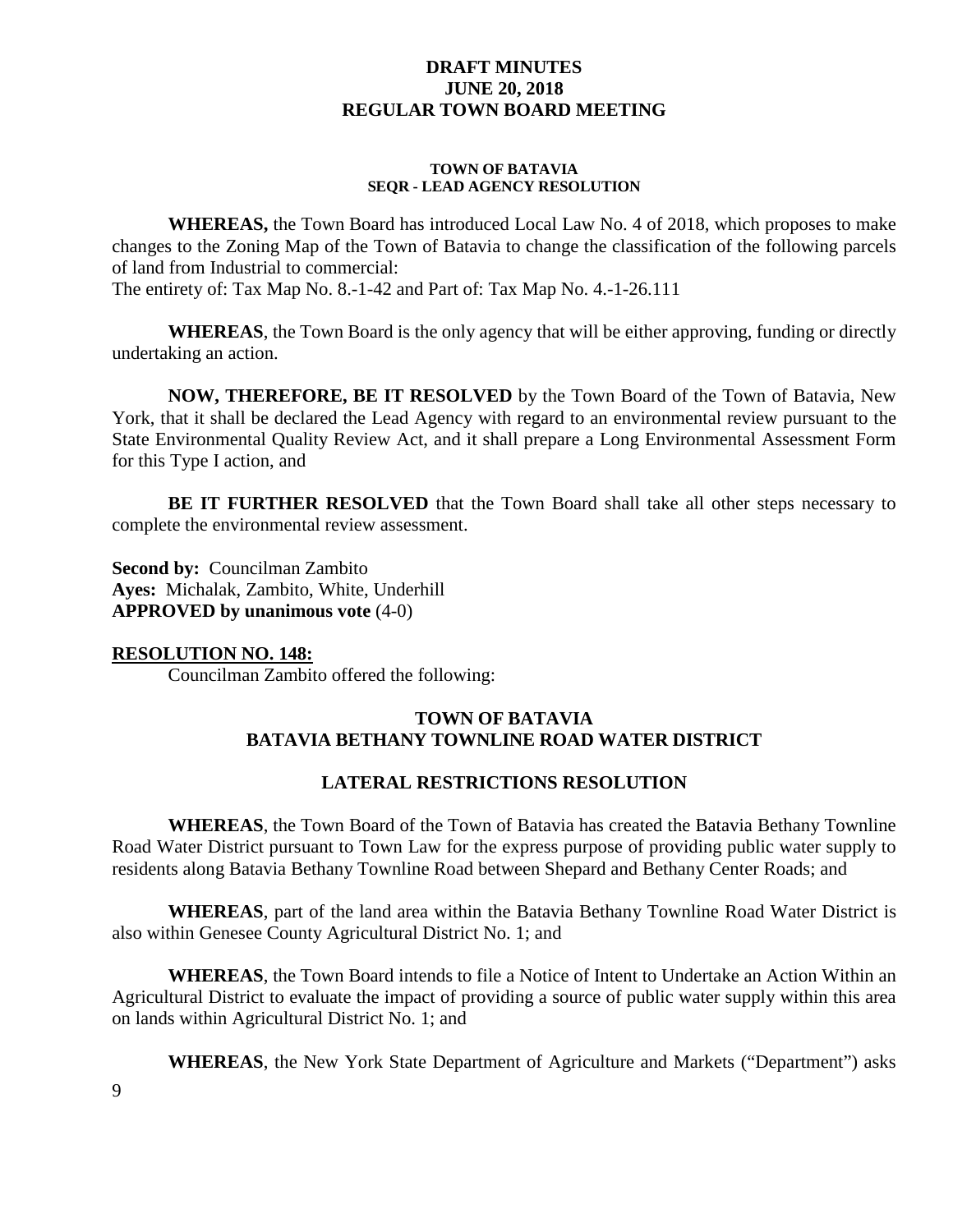that municipalities adopt lateral restrictions which restrict hookups for non-farm structures to new and existing water lines that extend through an Agricultural District in order to fulfill the statutory duty to minimize or avoid adverse impacts within an agricultural district,

**NOW THEREFORE BE IT RESOLVED**, that the Town Board, in recognition of the statutory duty to minimize or avoid adverse impacts within an agricultural district, hereby resolves to adopt the "Lateral Restriction – Conditions of Future Service" specified by the New York State Department of Agriculture and Markets as follows:

# **Lateral Restriction - Conditions on Future Service**

The Town of Batavia imposes the following conditions, on the management of water/sewer lines located along Batavia Bethany Townline Road between Shepard and Bethany Center Roads included in the Batavia Bethany Townline Road Water District within an agricultural district, map of which is attached to this resolution showing the boundaries of the agricultural district in relation to the parcels indicated:

(1) The only land and/or structures which will be allowed to connect to the proposed waterline or sewer within an agricultural district will be existing structures at the time of construction, future agricultural structures, and land and structures that have already been approved for development by the local governing body prior to the date of filing of the Notice of Intent by the municipality.

Land and structures that have been approved for development refer to those properties/structures that have been brought before a local governing body where approval (e.g., subdivision, site plan, special permit) is needed to move forward with project plans and the governing body has approved the action. If no local approval is required for the subdivision of land and/or the construction of structures, the municipality accepts the limitation under Public Health Law §1115 that defines a "subdivision," in part, as "any tract of land which is divided into five or more parcels." Water and/or sewer service will not be provided to more than a total of four residences, buildings and/or structures on any tract of land which has been divided into parcels after the date of filing of the Notice of Intent by the municipality, where no local approval is required and the land is located within a county adopted, State certified agricultural district.

- (2) If a significant hardship can be shown by an existing resident, the lateral restriction to the resident's property may be removed by the municipality upon approval by the Department. It is the responsibility of the resident landowner to demonstrate that a hardship exists relative to his or her existing water supply or septic system and clearly demonstrate the need for public water or sewer service. The municipality shall develop a hardship application to be filed with the municipality, approved by the County Department of Health, and agreed to by the Department of Agriculture and Markets.
- (3) If it can be demonstrated to the Department's satisfaction that the landowner requested the county to remove his or her land from an agricultural district at the time of district review and the county legislative body refused to do so, lateral restrictions may be removed by the municipality if the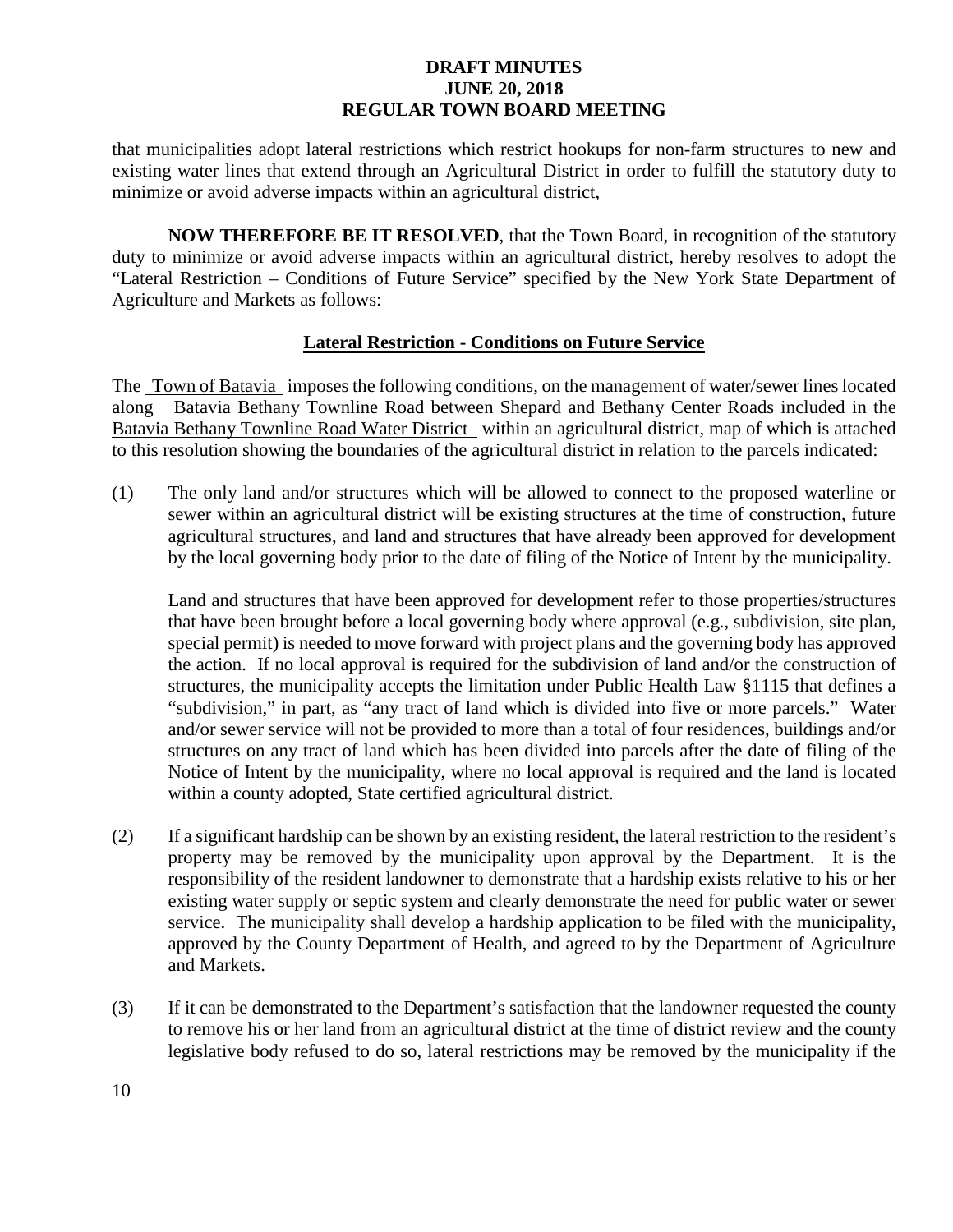Department determines that the removal of the restriction for the subject parcel(s) would not have an unreasonably adverse effect on the agricultural district.

- (4) If land is removed from a county adopted, State certified agricultural district and the district has been reviewed by the county legislative body and certified by the Commissioner for modification, lateral restrictions imposed by the municipality are no longer in effect for the parcels of land that have been removed from the agricultural district.
- (5) Hydrants and valve boxes must not be placed directly in agricultural fields.

**Second by: Councilwoman White Ayes:** Zambito, White, Michalak, Underhill **APPROVED by unanimous vote** (4-0)

# **RESOLUTION NO. 149:**

Councilwoman White offered the following:

# **NOTICE OF PUBLIC HEARING SIGNS**

**RESOLVED,** the Batavia Town Board hereby authorizes the Genesee County Highway Department to make "Notice of Public Hearing Signs" for the use by the Town Board, Planning Board, and Zoning Board of Appeals for placement in the areas affected by such hearing.

**Second by**: Deputy Supervisor Underhill **Ayes:** White, Underhill, Michalak, Zambito **APPROVED by unanimous vote** (4-0)

# **RESOLUTION NO. 150 :**

Deputy Supervisor Underhill offered the following:

# **RESOLUTION TO AUTHORIZE PURCHASE OF LAPTOP COMPUTER WATER/WASTEWATER DEPARTMENT**

**WHEREAS,** the Water/Wastewater Maintenance laptop is not due for replacement until 2019;

and

**WHEREAS,** a new laptop is needed now, as it is not operating properly.

# **NOW, THEREFORE, BE IT**

**RESOLVED,** the Batavia Town Board hereby authorizes the purchase of one (1) Dell Latitude 14 Rugged 5414 Laptop computer at a cost of \$1,750.27, for the Water/Wastewater Department, New York State Contract #56AHC, copy of the quote is annexed hereto and made a part of the minutes; and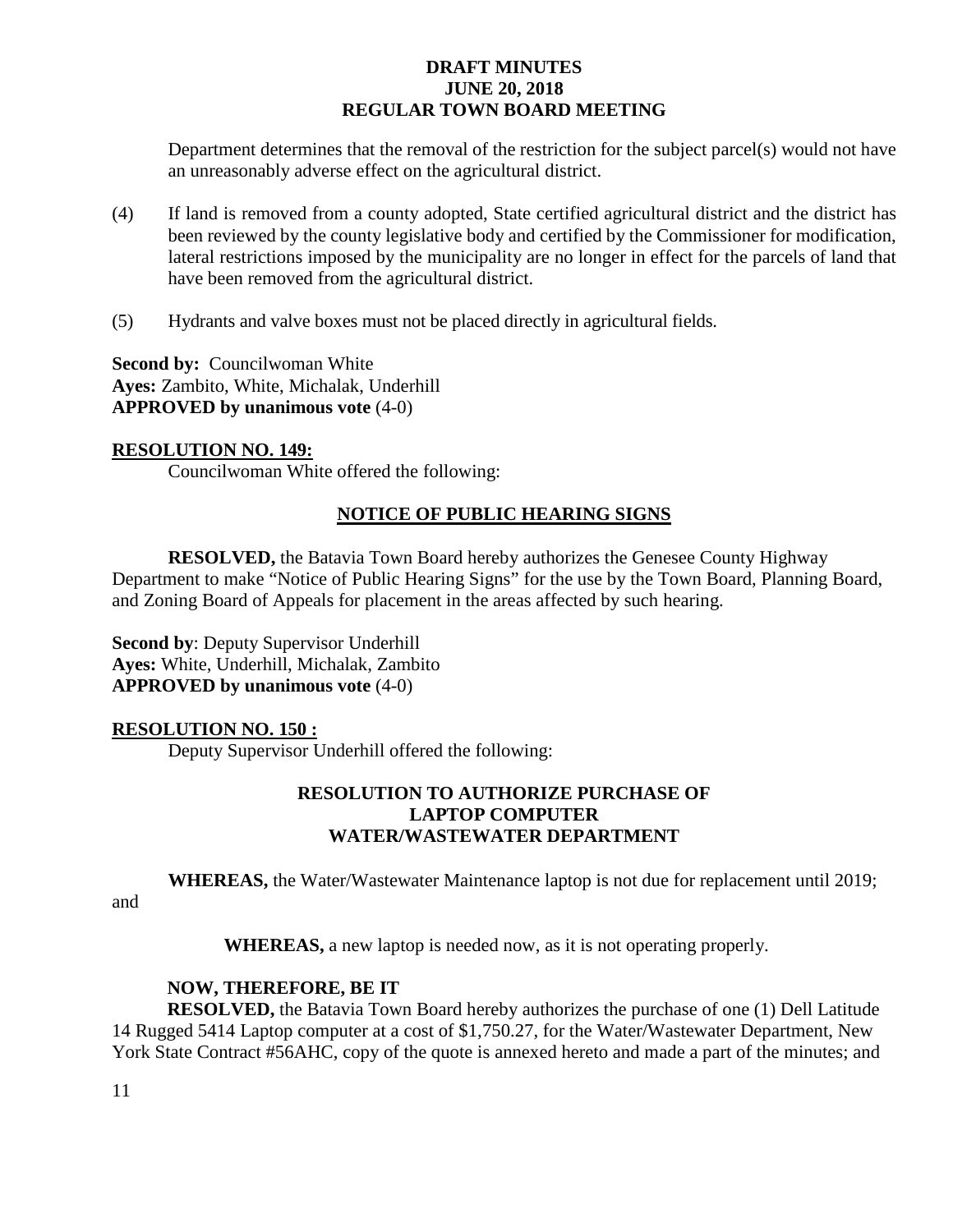be it further

**RESOLVED,** the expenditure will be appropriated from SW8310.200 (60%), SS18110.200 (20%), and SS28110.200 (20%)

**Second by: Councilwoman White Ayes:** Underhill, White, Michalak, Zambito **APPROVED by unanimous vote** (4-0)

# **RESOLUTION NO. 151:**

Councilwoman Michalak offered the following:

# **PROFESSIONAL SERVICES AGREEMENT WITH CC ENVIRONMENT AND PLANNING BIGELOW CREEK ENGINEERING REPORT AND GRANT PROPOSAL**

**WHEREAS**, Professional Services are needed for the development of an Engineering Report to manage stormwater and surface water flow and for funding opportunities; and

**WHEREAS**, CC Environment and Planning has submitted a proposal (attached) in the amount of five thousand, four hundred dollars (\$5,400.00) to perform the following tasks:

- 1. Assist with development of an Engineering Report that describes the proposed action to manage stormwater and surface water flow associated with Bigelow Creek to benefit water quality and drainage for Genesee Community College, the MedTech Center, Stringham Drive, and future economic and community development projects.
- 2. Develop a funding proposal and submit under the 2018 CFA process. A draft of the proposal will be reviewed with the Town prior to submittal

**NOW, THEREFORE, BE IT RESOLVED** by the Town Board of the Town of Batavia, New York, hereby authorizes the Supervisor to execute the Professional Services proposal between the Town of Batavia and CC Environment and Planning at a cost of five thousand, four hundred dollars (\$5,400.00) for the aforementioned tasks, a copy of which is annexed hereto and made a part of the minutes; and be it.

**FURTHER RESOLVED** that the expenditure will be appropriated from line item A8540.401.

**Second by:** Councilman Zambito **Ayes:** Michalak, Zambito, White, Underhill **APPROVED by unanimous vote** (4-0)

# **RESOLUTION NO. 152:**

Councilman Zambito offered the following: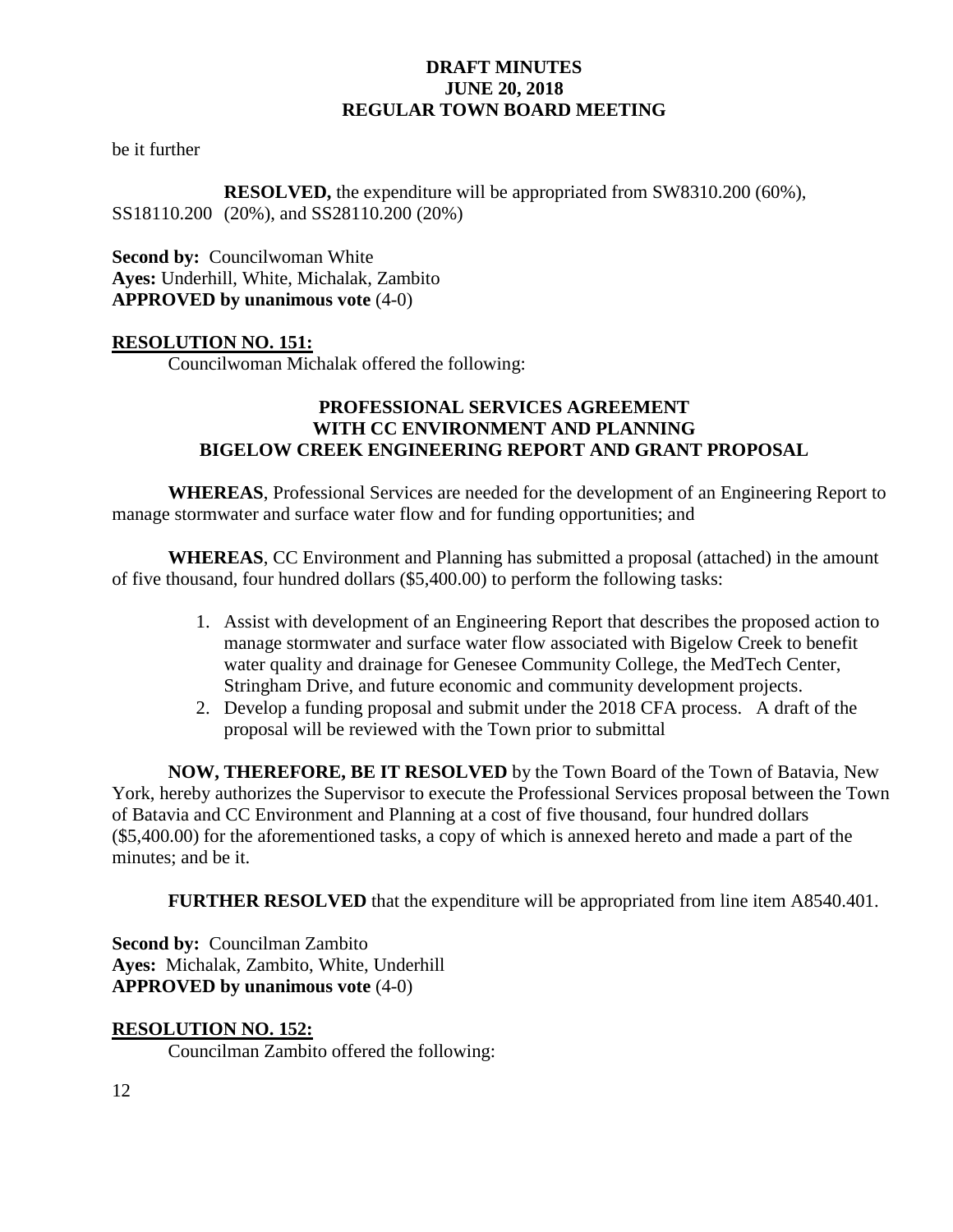# **PROCUREMENT POLICY REVIEWED AND AMENDED**

**WHEREAS,** the Town of Batavia established its Procurement Policy in February 1992, with amendments through January 2013; and

**WHEREAS,** the Batavia Town Board has reviewed the Procurement Policy and amends it to reflect Federal requirements.

# **NOW, THEREFORE, BE IT**

**RESOLVED**, that the Town Board of the Town of Batavia hereby amends its procurement policy as followings by adding:

**"**The intention of this policy is to comply fully with the Uniform Administrative Requirements, Cost Principles, and Audit Requirements for Federal Awards, codified in CFR Part 200 at 200.317 through 200.326 (the "Federal Regulations"), which are incorporated by reference into this policy and made a part hereof. Where there is inconsistency between this policy and the Federal Regulations, the Federal Regulations shall control."

and be it

**FURTHER RESOLVED**, the amendment will be added to the procurement policy as "Guideline 9" and the existing Guideline 9 becomes 10.

**Second by: Councilwoman White Ayes:** Zambito, White, Underhill, Michalak **APPROVED by unanimous vote** (4-0)

#### **TOWN OF BATAVIA PROCUREMENT POLICY**

**GUIDELINE 1**. Every prospective purchase of goods or services shall be evaluated to determine the applicability of GML, 103.

**GUIDELINE 2**. All purchases of

a) supplies or equipment which will exceed \$10,000 in the fiscal year or

b) public works contract over \$20,000 shall be formally bid pursuant to GML, 103.

# **GUIDELINE 3.** All estimated purchases of:

Less than \$10,000 but greater than \$3,000 require a written request for proposal (RFP) and written/fax quotes from 3 vendors.

Less than \$3,000 but greater than \$1,000 require an oral request for the goods and oral/fax quotes from 2 vendors

Less than \$1,000 but greater than \$250.00 are left to discretion of the Purchaser.

All estimated public works contract of:

Less than \$20,000 but greater than \$10,000 require a written RFP and fax/proposals from 3 contractors.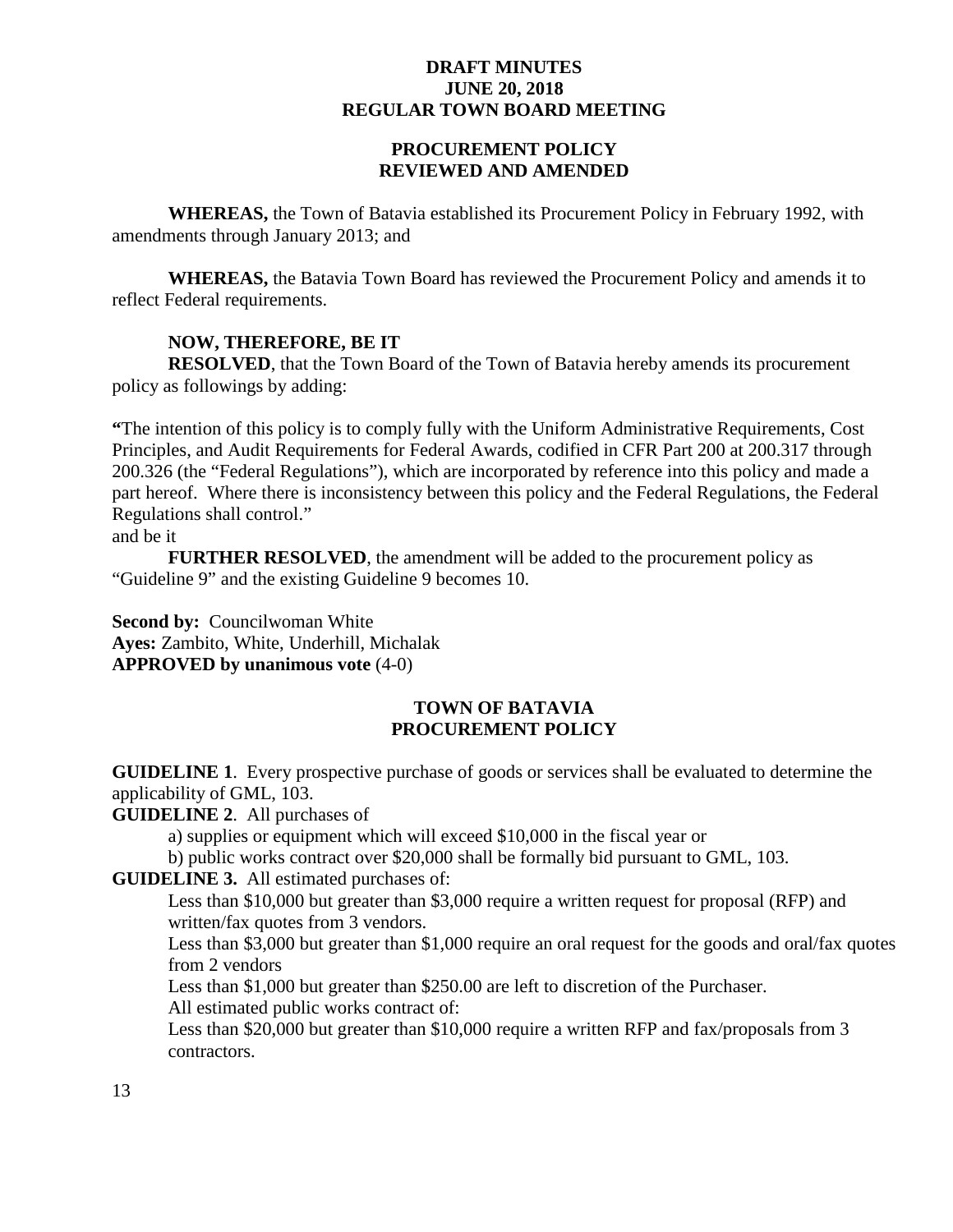Less than \$10,000 but greater than \$3,000 require a written RFP and fax/proposals from 2 contractors.

Less than \$3,000 but greater than \$500.00 are left to discretion of the Purchaser. Any written RFP shall describe the desired goods, quantity and the particulars of delivery. The Purchaser shall compile a list of all vendors from whom written/fax/oral quotes have been requested and the written/fax/oral quotes offered.

All information gathered in complying with the procedures of this "Guideline" shall be preserved and filed with the documentation supporting the subsequent purchase or public works contract.

**GUIDELINE 4.** The lowest responsible proposal or quote shall be awarded the purchase or public works contract unless the Purchaser prepares a written justification providing reasons why it is in the best interest of the Town and its taxpayers to make an award to other than the low bidder. If a bidder is not deemed responsible, facts supporting that judgment shall also be documented and filed with the record supporting the procurement.

**GUIDELINE 5.** A good faith effort shall be made to obtain the required number of proposals or quotations. If the Purchaser is unable to obtain the required number of proposals or quotations, the Purchaser shall document the attempt made at obtaining the proposals. In no event shall the inability to obtain the proposals or quotes be a bar to the procurement.

**GUIDELINE 6.** Except when directed by the Town Board, no solicitation of written proposals or quotations shall be required under the following circumstances:

a) Acquisition of professional services;

b) Emergencies;

c) Sole source situations;

d) Goods purchased from agencies for the blind or severely handicapped;

e) Good purchased from correctional facilities;

f) Goods purchased from another governmental agency;

g) Goods purchased at auction;

h) Goods purchased for less than \$250.00

i) Public Works contracts for less than \$500.00

**GUIDELINE 7.** The Town requires that consideration in the solicitation of bids or quotes for services, supplies or contracts be given to:

• small and/or locally owned businesses, with priority to businesses owned by or which employ low or moderate income persons, as defined by HUD, and

• qualified Minority and Women-owned Business Enterprises (M/WBE) firms listed in the directory of certified minority and women-owned businesses maintained by the Empire State Development Corporation on its website at www.nylovesmwbe.ny.gov or at http://www.empire.state.ny.us/Small\_and\_Growing\_Businesses/mwbe.asp ;

**GUIDELINE 8.** The Town is required, in accordance to OMB guidance in 2CFR part 180, Debarment and Suspension, to verify vendors with whom the Town purchases more than \$25,000 of goods or services during the year with the Excluded Parties List System (EPLS) government website.

**GUIDELINE 9.** The intention of this policy is to comply fully with the Uniform Administrative Requirements, Cost Principles, and Audit Requirements for Federal Awards, codified in CFR Part 200 at 200.317 through 200.326 (the "Federal Regulations"), which are incorporated by reference into this policy and made a part hereof. A complete and current copy of the Federal Regulations are on file at the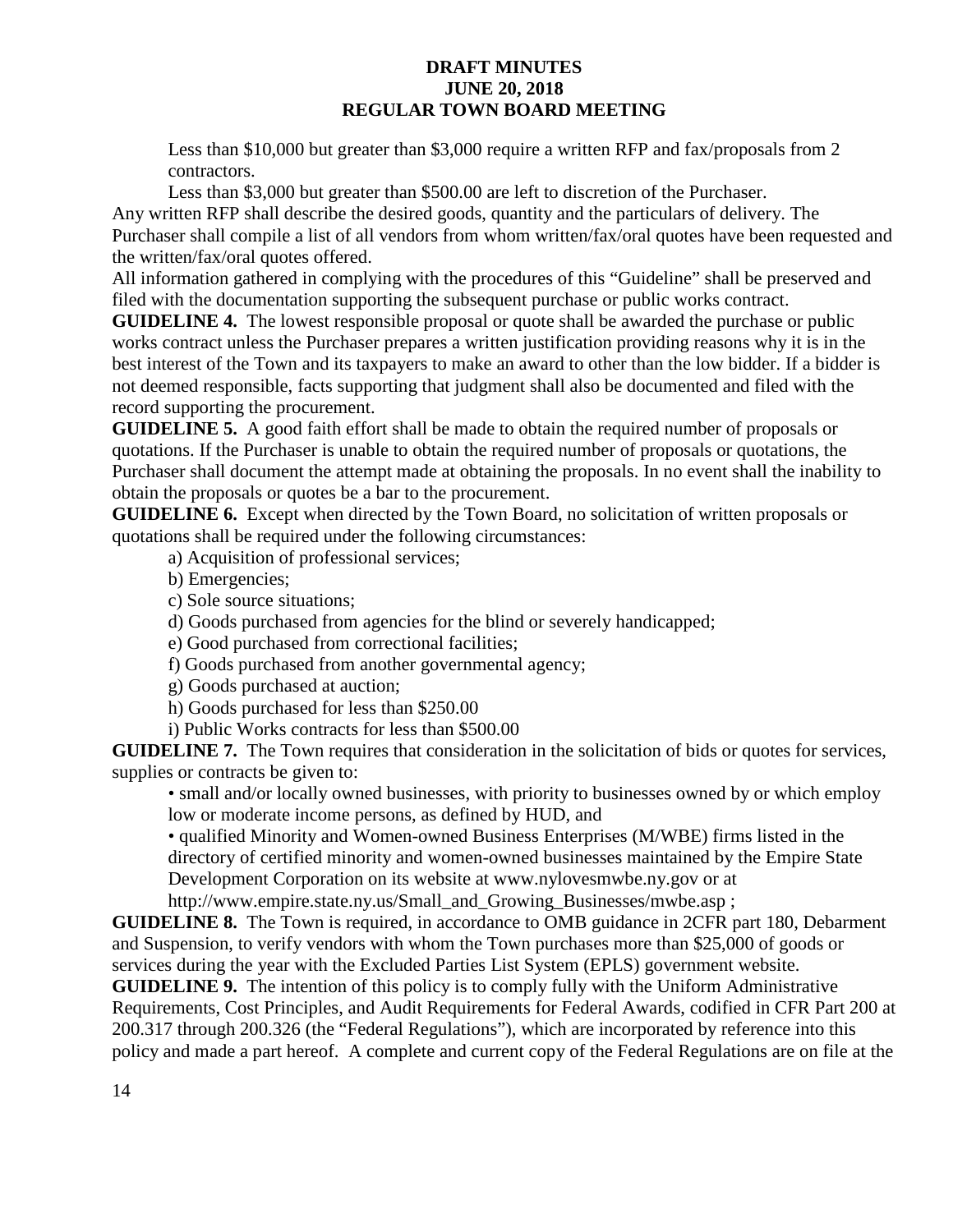office of the Town Clerk. Where there is inconsistency between this policy and the Federal Regulations, the Federal Regulations shall control.

**GUIDELINE 10**. This policy shall be reviewed annually by the Town Board at its organizational meeting or as soon thereafter as is reasonably practicable.

These provisions shall apply to the procurement of goods and services related to the implementation of the Federally funded programs and activities.

# **RESOLUTION NO. 153:**

Councilwoman White offered the following:

# **JUNKYARD LICENSES**

**RESOLVED,** the Batavia Town Board hereby approves the Junkyard Licenses for Barsuk Recycling, LLC, Bushville Auto Parts and Herbert Diegelman Estate contingent upon the recommendation of the Building Inspector.

**Second by**: Deputy Supervisor Underhill **Ayes:** White, Underhill, Michalak, Zambito **APPROVED by unanimous vote** (4-0)

**SUSPEND THE RULES**-Motion Councilwoman White, second Councilman Zambito to suspend the rules to introduce an additional resolution. **Ayes:** White, Zambito, Michalak, Underhill **MOTION CARRIED by unanimous vote** (4-0)

# **RESOLUTION NO. 154 :**

Deputy Supervisor Underhill offered the following:

# **GREAT LAKES BUILDING SYSTEMS ACCESS CONTROL SUPPORT AND SERVICES AGREEMENT**

**RESOLVED,** by the Town Board of the Town of Batavia, New York, that a proposed "Software Maintenance Upgrade Support and Services Agreement", by and between the Town of Batavia and Great Lakes Building Systems, a copy of which is annexed and made part of the Town Board Minutes is hereby approved, at a cost of \$2,575.00 and the Town Supervisor is authorized and directed to execute this Agreement on behalf of the Town of Batavia; and be it

**FURTHER RESOLVED,** the expenditure will be appropriated from line item A1620.402.

**Second by:** Councilman Zambito **Ayes:** Underhill, Zambito, White Michalak **APPROVED by unanimous vote** (4-0)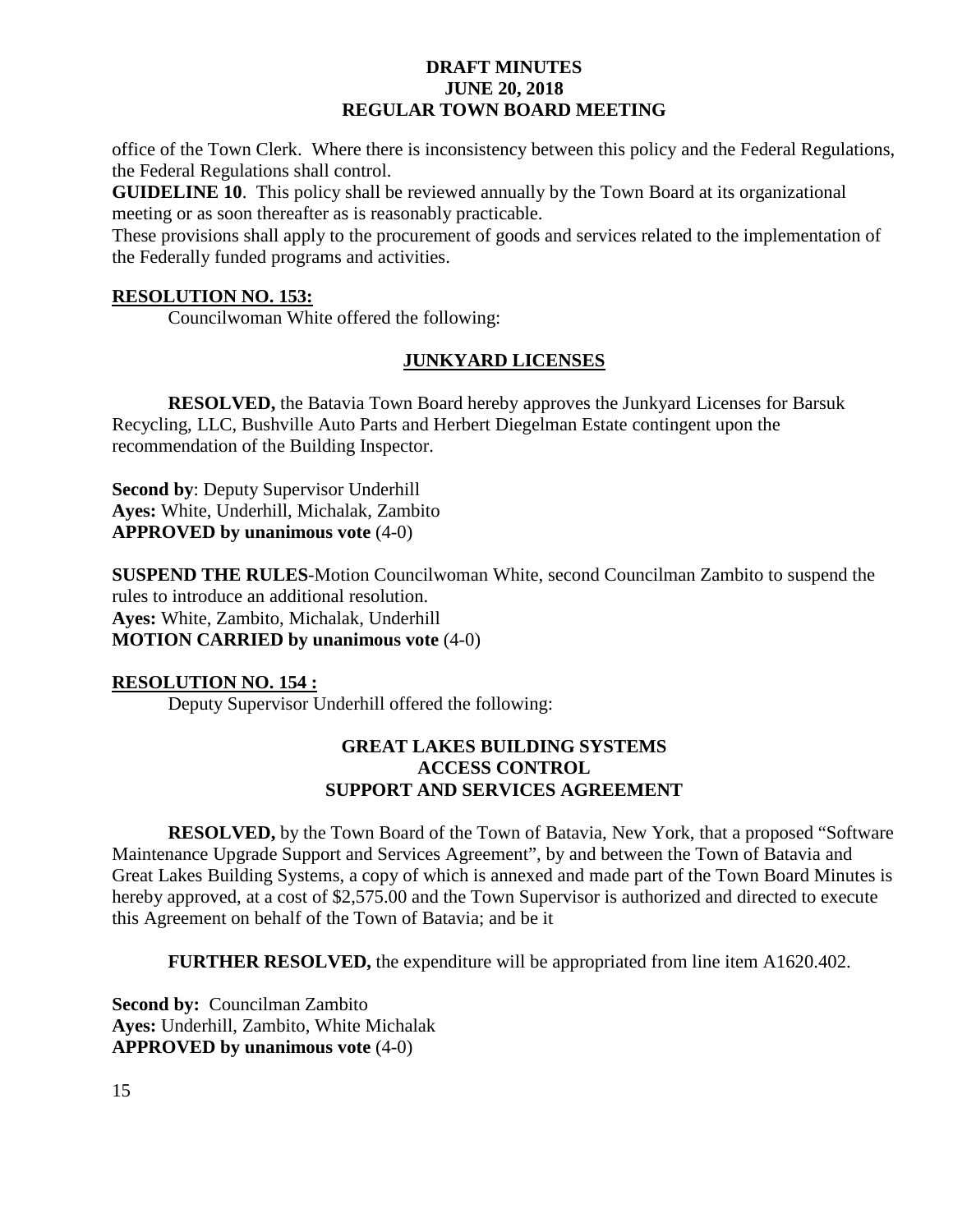#### **RESOLUTION NO. 155:**

Councilwoman Michalak offered the following:

# **2901 PEARL STREET ROAD SOLAR ENERGY SYSTEM DECOMMISSIONING AGREEMENTS MUCKDOG 1 SOLAR MUCKDOG II SOLAR**

**WHEREAS**, Cypress Creek Renewables for Muckdog Solar, LLC and Muckdog Solar II, LLC (subsequently changed to Pearl Solar, LLC and Pearl Solar II, LLC) submitted applications to the Town of Batavia for Site Plan Approval for solar farm installation to be erected on parcel 2901 Pearl Street Road; and

**WHEREAS,** the Town of Batavia Planning Board approved the applications on July 18, 2017, subject to the developer obtaining decommissioning bonds for such improvements in forms suitable to the Attorney for the Town, and

**WHEREAS**, the Attorney for the Town, in consultation with the Town Engineer, has presented separate Solar Energy System Decommissioning Agreements for each of the solar installations to be located in the Town on said parcel for signature by the Town and the operator of such installation, and

**WHEREAS**, the Town desires to approve the Decommissioning Agreements as presented.

#### **NOW, THEREFORE, BE IT**

**RESOLVED,** that the Supervisor is authorized to sign the Solar Energy System Decommissioning Agreements for Muckdog Solar, LLC and Muckdog Solar II, LLC (subsequently changed to Pearl Solar, LLC and Pearl Solar II, LLC), Solar project at 2901 Pearl Street Road, Batavia, one agreement by and between the Town of Batavia and Pearl Solar, LLC and one agreement by and between the Town of Batavia and Pearl Solar II, LLC, copies of which are annexed hereto and made a part of the Town Board Minutes.

**Second by:** Councilman Zambito **Ayes:** Michalak, Zambito, White, Underhill **APPROVED by unanimous vote** (4-0)

**Abstract No. 6-2018:** Motion Councilman Zambito, second Councilwoman White to authorize the Supervisor to pay the following vouchers: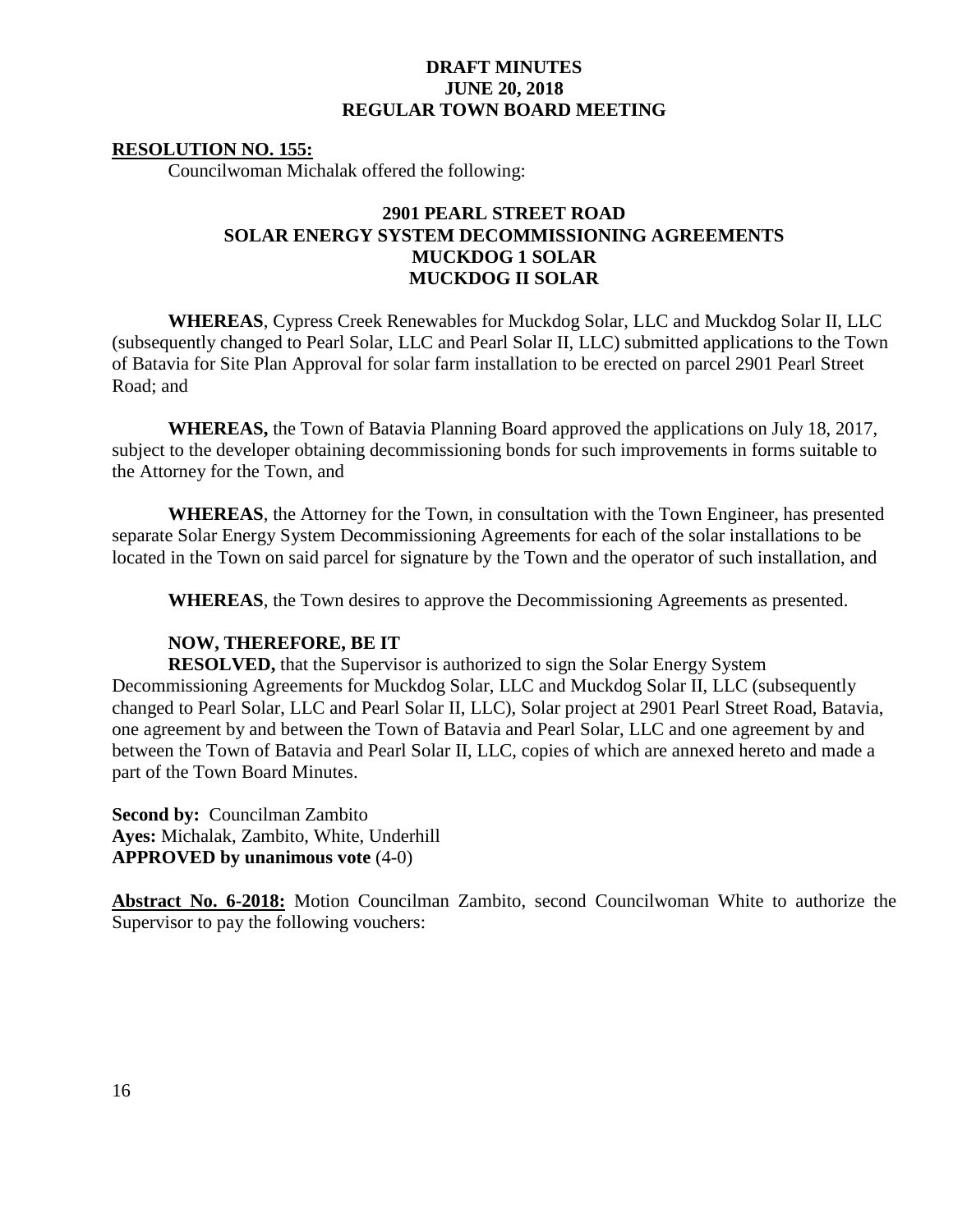| General               | \$65,801.25  |
|-----------------------|--------------|
| Highway               | 11,771.35    |
| Sewer No. 1           | 4,764.80     |
| Sewer No. 2           | 20,980.11    |
| Water                 | 32,346.75    |
| Hwy Equip             | 120.36       |
| <b>Ellicott Trail</b> | 5,319.92     |
| Southwest Water       | 54,654.22    |
| <b>Sewer Capacity</b> | 2,521.62     |
| <b>Bat-Beth Twln</b>  | 955.50       |
| Twln Joint Water      | 4,475.42     |
| <b>Total</b>          | \$203,711.30 |

Check numbers 21254 -21271, 21273-21284, 21286-21333, 21335 SM: 1110, ACH: \$36,275.62, Online: \$6,849.80

**Ayes:** Zambito, White, Michalak, Underhill **MOTION CARRIED by unanimous vote** (4-0)

# **DEPARTMENT REPORTS:**

# **The Supervisor reported on the following department:**

**Building Department:** The Supervisor read the Building Inspector's report (attached)

# **Supervisor's Report:**

**Status Report** on expenditures and revenues is available for the Board's review.

**GAM** meeting is tomorrow evening at 7:00 p.m. at County Building 2. Hosted by the Town of Elba

# **COMMUNICATIONS:**

# **The Town Clerk reported on the following:**

**May Town Clerk** monthly report collected a total of \$13,007.45, remitted \$12,504.49 to the Supervisor for the Local Share.

**Training-** Genesee County Planning is holding a Powers and Duties of the Zoning Board of Appeals Training on June 28, 2018 at the Bergen Village Hall. NYSERDA is holding a Solar Workshop July 18, 2018 in Victor. Town officials have been advised.

**Dog Enumeration-** Dog Enumeration postcards will be going out the end of the month

# **ADJOURNMENT:**

Motion Councilwoman Michalak, second Councilman Zambito to adjourn the Regular Town Board Meeting at 7:25 P.M.

**Ayes:** Michalak, Zambito, White, Underhill

**MOTION CARRIED by unanimous vote** (4-0)

Respectfully submitted,